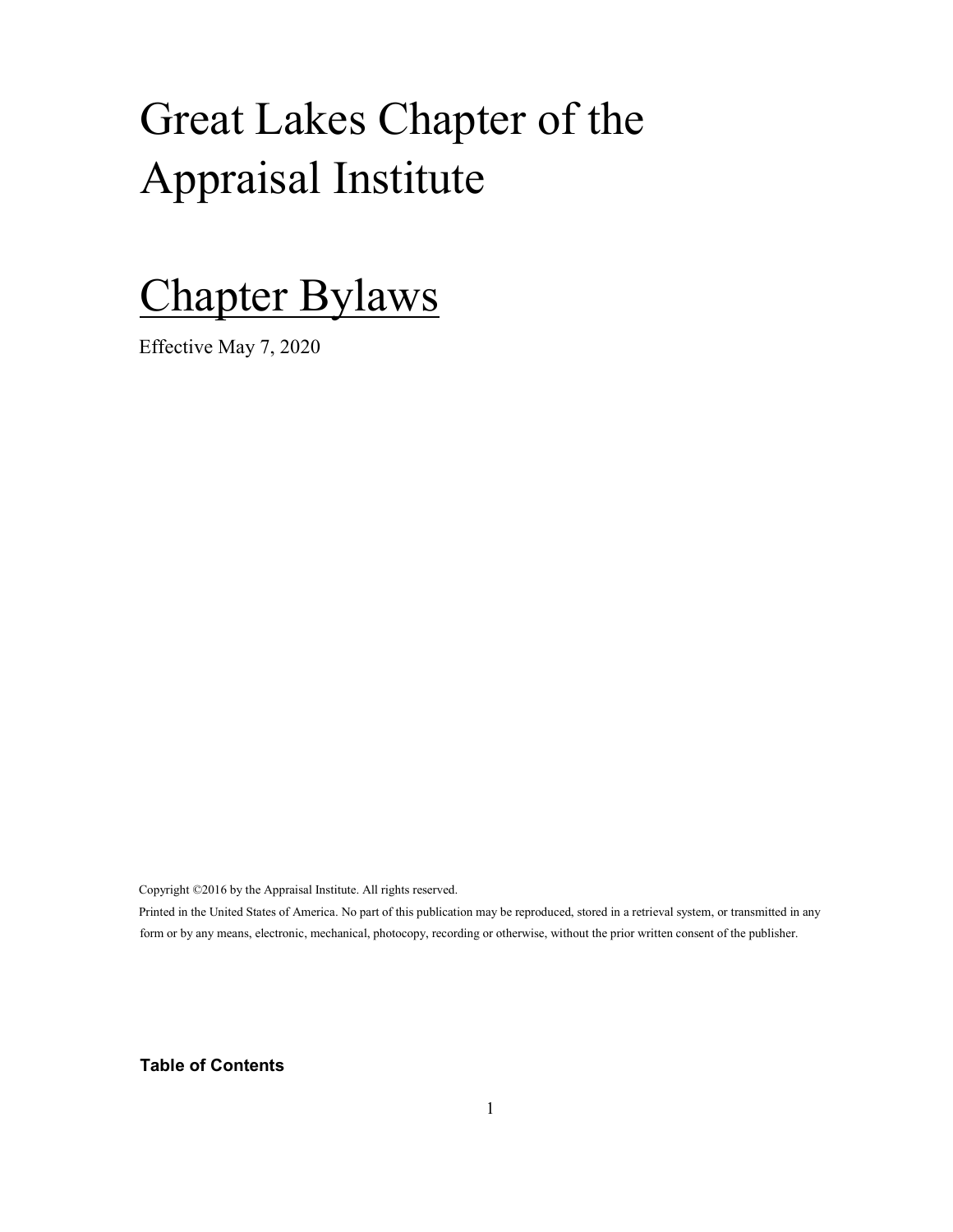| ARTICLE IV: Designated Members, Candidates, Practicing Affiliates and Affiliates of the      |  |
|----------------------------------------------------------------------------------------------|--|
|                                                                                              |  |
|                                                                                              |  |
|                                                                                              |  |
|                                                                                              |  |
|                                                                                              |  |
|                                                                                              |  |
|                                                                                              |  |
| Part C: Dues of New Designated Members, or Fees of New Candidates, Practicing Affiliates, or |  |
|                                                                                              |  |
|                                                                                              |  |
|                                                                                              |  |
|                                                                                              |  |
|                                                                                              |  |
|                                                                                              |  |
|                                                                                              |  |
|                                                                                              |  |
|                                                                                              |  |
|                                                                                              |  |
|                                                                                              |  |
|                                                                                              |  |
|                                                                                              |  |
|                                                                                              |  |
|                                                                                              |  |
|                                                                                              |  |
|                                                                                              |  |
|                                                                                              |  |
|                                                                                              |  |
|                                                                                              |  |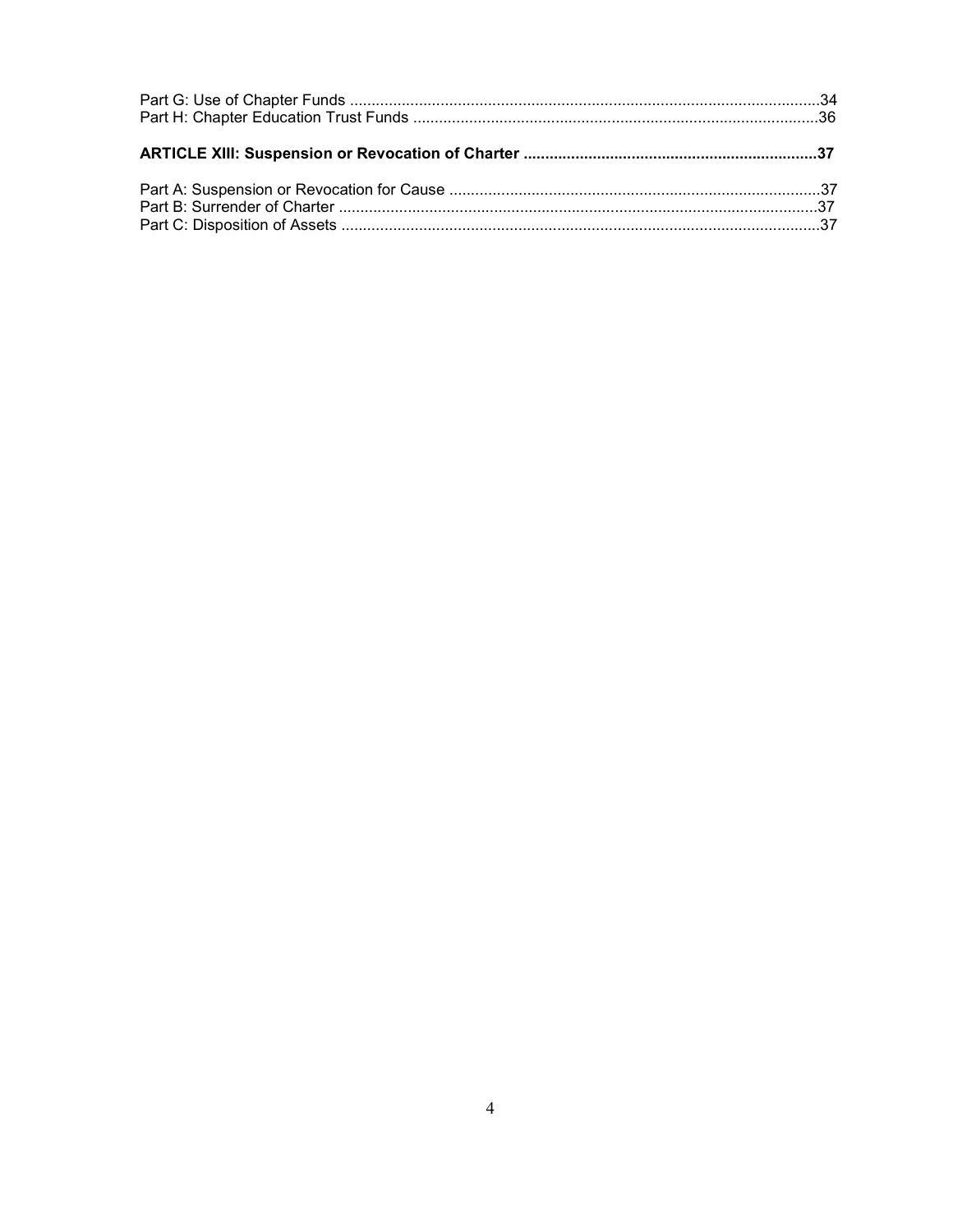# ARTICLE I Name, Charter and Jurisdiction

### Part A: Name

The name of this organization is the Great Lakes Chapter of the Appraisal Institute (hereinafter referred to as "Chapter").

# Part B: Charter

This Chapter was created and exists solely by reason of the charter granted to it by the Appraisal Institute and shall hold all its property in trust for the Appraisal Institute.

### Part C: Jurisdiction

The territorial jurisdiction assigned to this Chapter by the Board of Directors of the Appraisal Institute is the State of Michigan, excluding the area defined as the counties of Berrien and Cass.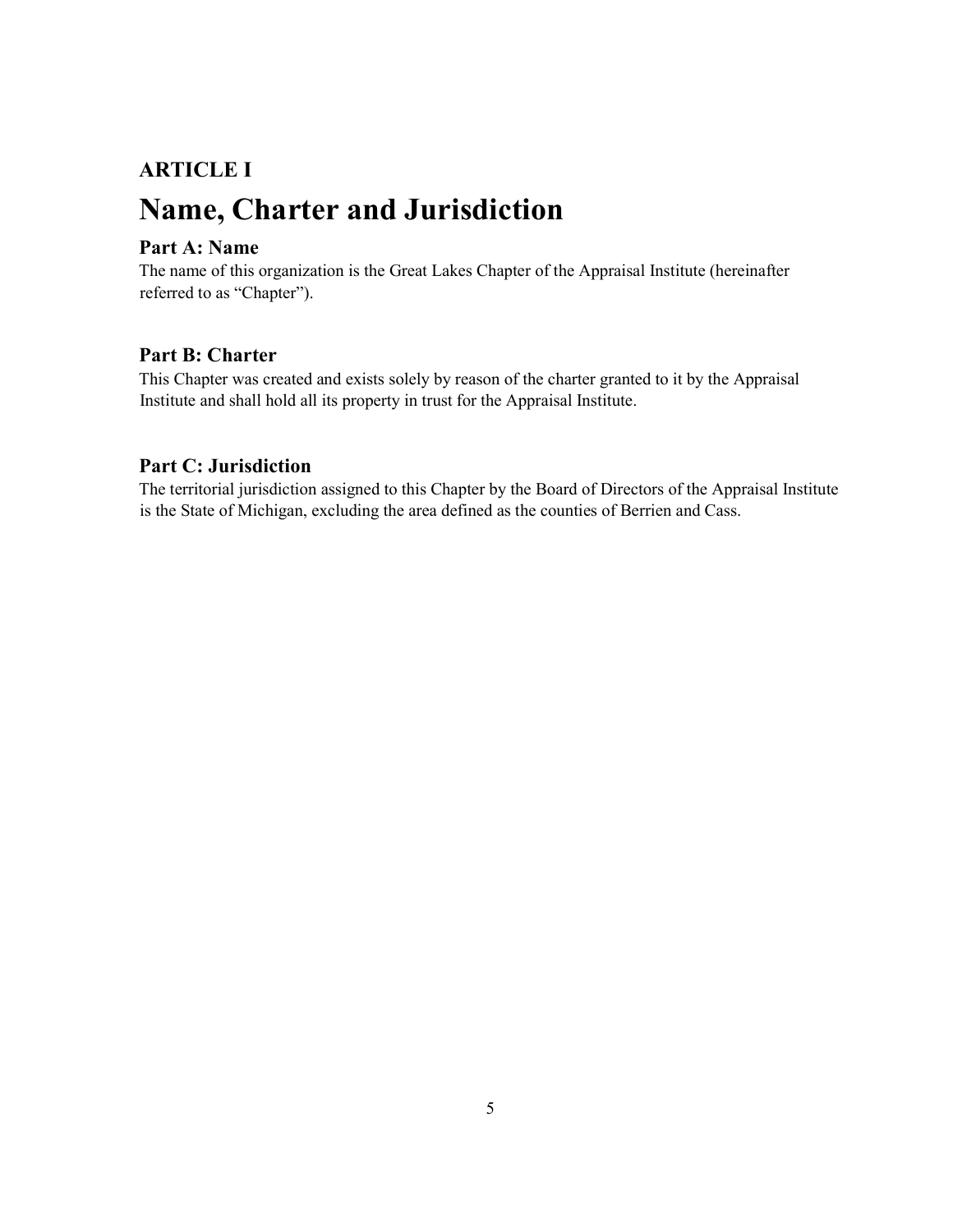# ARTICLE II

# Purposes

The purposes for which this Chapter is formed are and shall be the purposes of the Appraisal Institute as set forth in the national Bylaws, and in addition to afford local Designated Members, Candidates, Practicing Affiliates and Affiliates of the Appraisal Institute a suitable means for exchanging information and experience.

No part of the net income of the Chapter shall inure to the benefit of any individual or any group of Designated Members, Candidates, Practicing Affiliates, and/or Affiliates of the Appraisal Institute. The Chapter is not organized for profit or to engage in any activity ordinarily carried on for profit.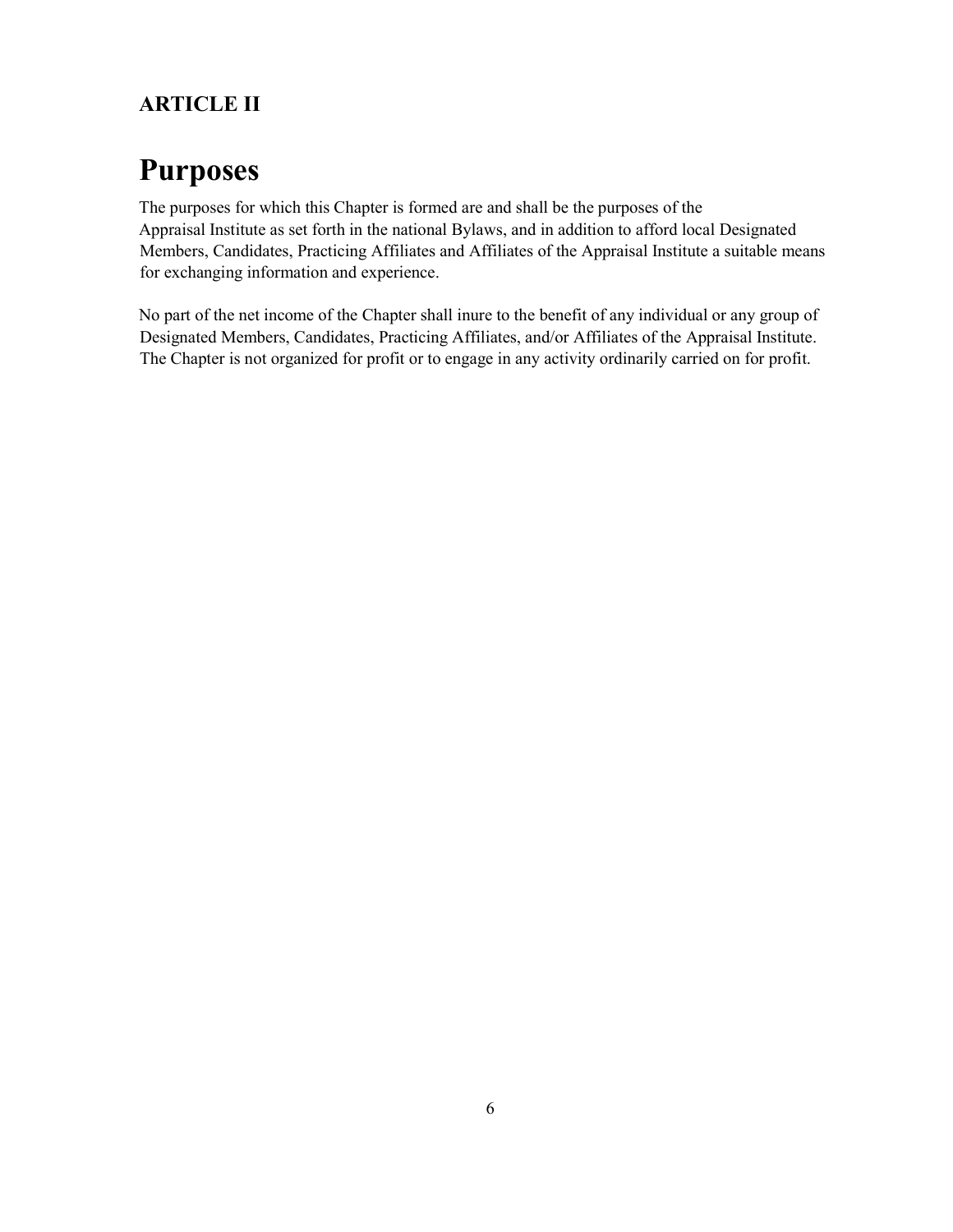# ARTICLE III

# Belonging to a Chapter

#### Part A: Classifications of Membership, Candidacy or Affiliation

Chapters shall have Designated Members, Candidates, Practicing Affiliates, Affiliates and Honorary Members as defined in the national Bylaws of the Appraisal Institute.

#### Part B: Requirement of Chapter Membership, Candidacy or Affiliation

All Designated Members, Candidates, Practicing Affiliates and Affiliates must belong to a Chapter. If and when an individual who has belonged to a Chapter ceases to be a Designated Member, Candidate, Practicing Affiliate or Affiliate, such individual shall no longer belong to such Chapter.

#### Part C: Assignment

Rules concerning which Chapter a Designated Member, Candidate, Practicing Affiliate or Affiliate may belong to are found in Regulation No. 8 of the Appraisal Institute.

#### Part D: Transfer

A Chapter may not unilaterally waive the requirement that a Designated Member, Candidate, Practicing Affiliate or Affiliate within its jurisdiction belong to the Chapter. However, a Designated Member, Candidate, Practicing Affiliate or Affiliate may transfer from the Chapter with jurisdiction to a Chapter with contiguous territory upon written agreement between both Chapters and the individual involved, and written notice delivered to the national headquarters.

#### Part E: Primary Chapter

A Designated Member, Candidate, Practicing Affiliate or Affiliate may belong to more than one Chapter, however, such individual must choose a primary Chapter. Chapter size shall be determined as of January 1 of each year. For purposes of determining

Chapter size for representation to the regional committee, only those Designated Members who have chosen the Chapter as their primary Chapter shall be counted.

A Designated Member shall vote only in his or her primary Chapter on Regional and national issues. A Candidate, Practicing Affiliate or Affiliate shall have the right to vote only in his or her primary Chapter on Regional and national issues except on admissions issues and education issues where examination security is impacted.

#### Part F: Belonging to Multiple Chapters

A Designated Member, Candidate, Practicing Affiliate or Affiliate may belong to more than one Chapter provided that: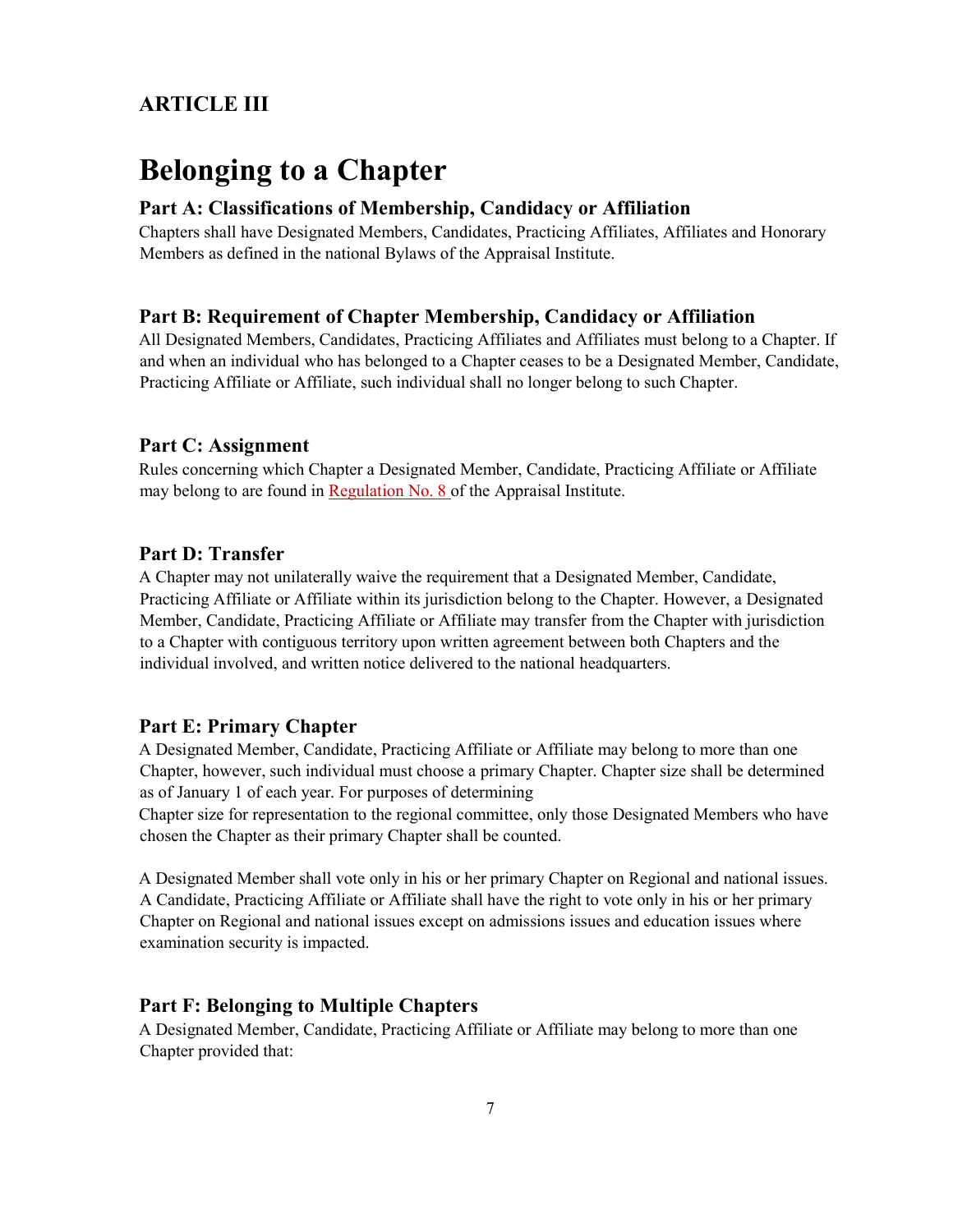- a) such individual chooses a primary Chapter; and
- b) the Chapter that is not primary permits individuals to join the Chapter as their nonprimary Chapter.

A Designated Member, Candidate, Practicing Affiliate or Affiliate who belongs to more than one Chapter shall:

- 1) pay dues and fees specified in these Bylaws to each Chapter to which he or she belongs; and
- 2) have the Chapter voting rights specified in these Bylaws only in his or her primary Chapter.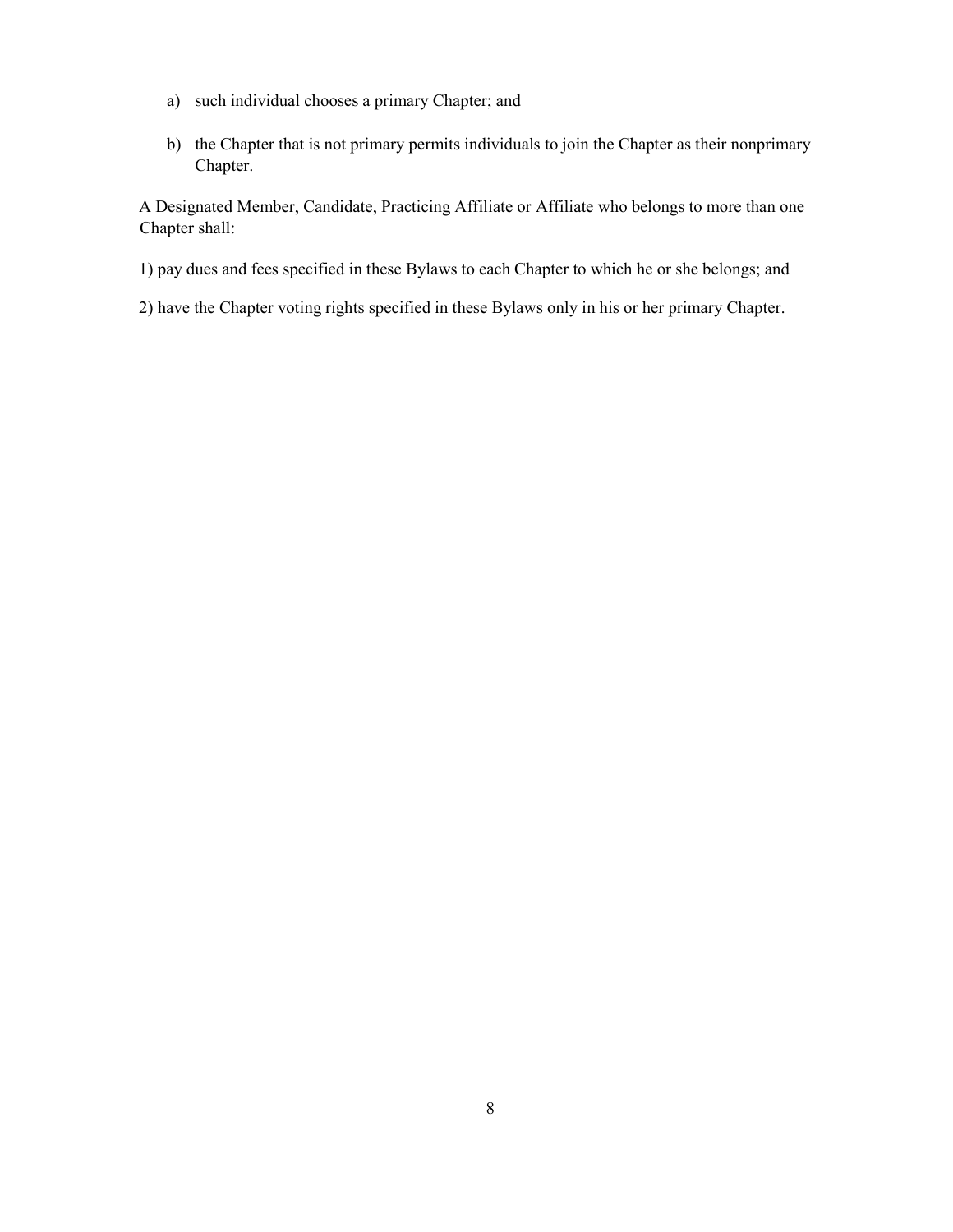# ARTICLE IV

# Designated Members, Candidates, Practicing Affiliates and Affiliates of the Chapter and Their Privileges

### Part A: Designated Members

Section 1. Categories and Statuses

Chapters shall have Practicing and Non-Practicing Designated Members as defined in the national Bylaws. Practicing Designated Members may also hold the status of Practicing Life Designated Member or Practicing Semi-Retired Designated Member. Non-Practicing Designated Members may also hold the status of Non-Practicing Retired Designated Member or Non-Practicing Life Designated Member,

#### Section 2. Voting Rights

Designated Members in good standing except Non-Practicing Members who do not hold the status of Non-Practicing Retired Member, Non-Practicing Life Member shall have the right to vote at the Chapter level.

#### Section 3. Eligibility for Service

Designated Members may serve in any Chapter office, on the Chapter Board of Directors and on any Chapter committee, panel, project team or other Chapter body if such Designated Members:

- a) are members of the Chapter in good standing;
- b) hold the status "continuing education completed";

c) have not been subject to a publishable disciplinary action by the Appraisal Institute within five (5) years prior to election or appointment;

d) stay up-to-date on the content of Appraisal Institute communications, including but not limited to, the content of all non-commercial e-mails originating from the national organization, the individual's region and the individual's chapter; and

e) are not otherwise precluded from serving by these Bylaws.

### Part B: Candidates

#### Section 1. Candidates

Chapters shall have Candidates as defined in the National Bylaws.

#### Section 2. Voting Rights

Candidates in good standing shall have the right to vote at the Chapter level except on:

a) education issues where examination security is impacted; or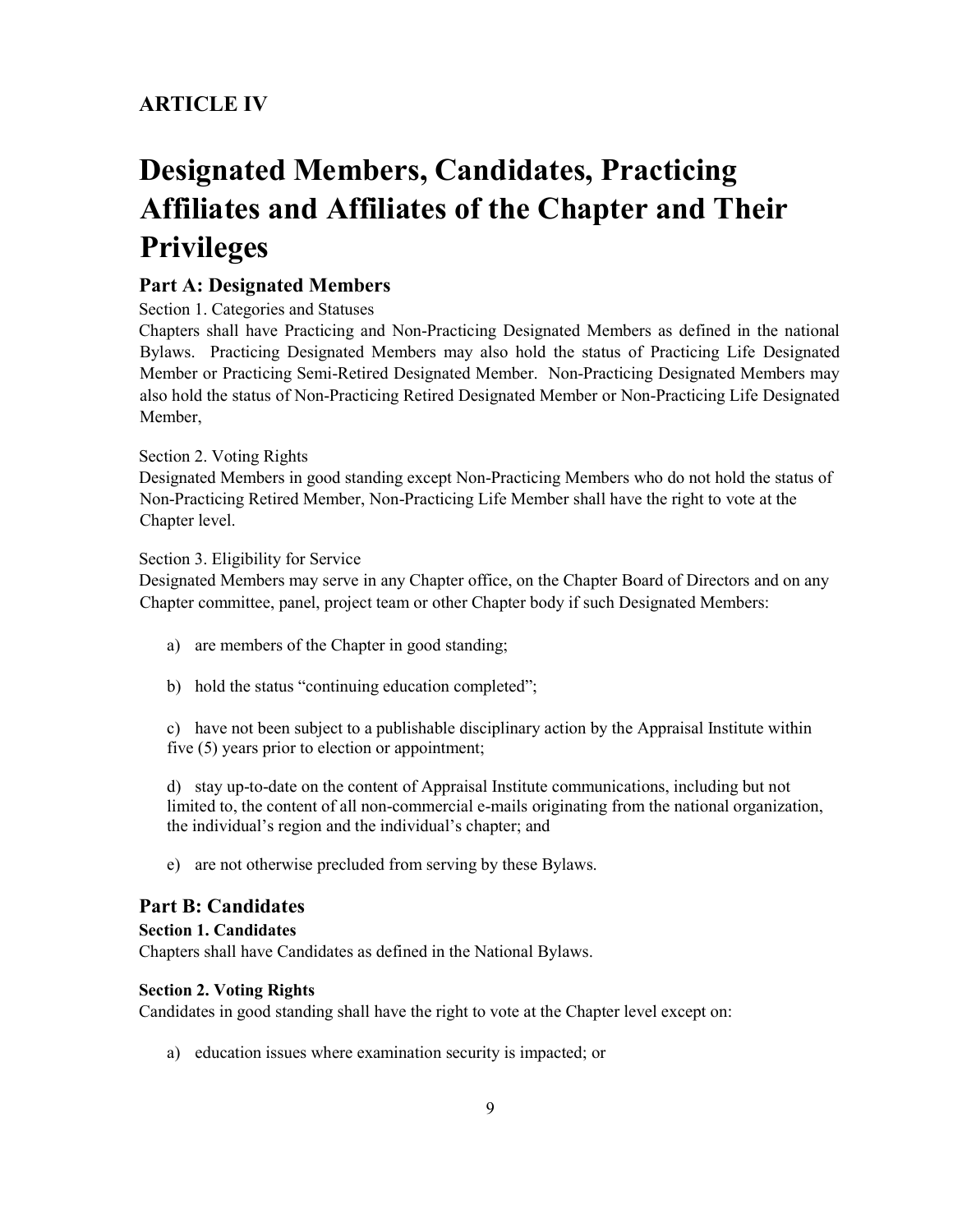b) admissions issues.

#### Section 3. Eligibility for Service

Except where provided otherwise, Candidates in good standing, except Temporarily Non-Practicing Candidates may serve in any Chapter office other than President, on the Chapter Board of Directors and on Chapter committees, panels, project teams or other Chapter bodies if such Candidates:

- a) are Candidates in good standing;
- b) have completed the continuing education requirements for Candidates; and
- c) have not been subject to a publishable disciplinary action by the Appraisal Institute within the five (5) years prior to election or appointment.
- d) Stay up-to-date on the content of Appraisal Institute communications, including but not limited to, the content of all non-commercial e-mails originating from the national organization, the individual's region and the individual's chapter.

Candidates who serve at the Chapter level may not participate in:

- a) education issues where examination security is impacted; or
- b) confidential admissions issues.

#### Part C: Practicing Affiliates

#### Section 1. Practicing Affiliates

Chapters shall have Practicing Affiliates as defined in the national Bylaws.

Section 2. Voting Rights

Practicing Affiliates in good standing shall have the right to vote at the Chapter level except on:

- a) education issues where examination security is impacted; or
- b) admissions issues.

#### Section 3. Eligibility for Service

Except where provided otherwise, Practicing Affiliates may not serve in any Chapter offices or on the Chapter Board of Director. Practicing Affiliates who were elected or appointed to hold Chapter offices or serve on the Chapter Board of Directors prior to January 1, 2013 may complete the balance of their terms so long as they as they continue to meet all other requirements for service and maintain their Practicing Affiliate status, but shall not be eligible for re-election or re-appointment unless they become Candidates or Designated Members.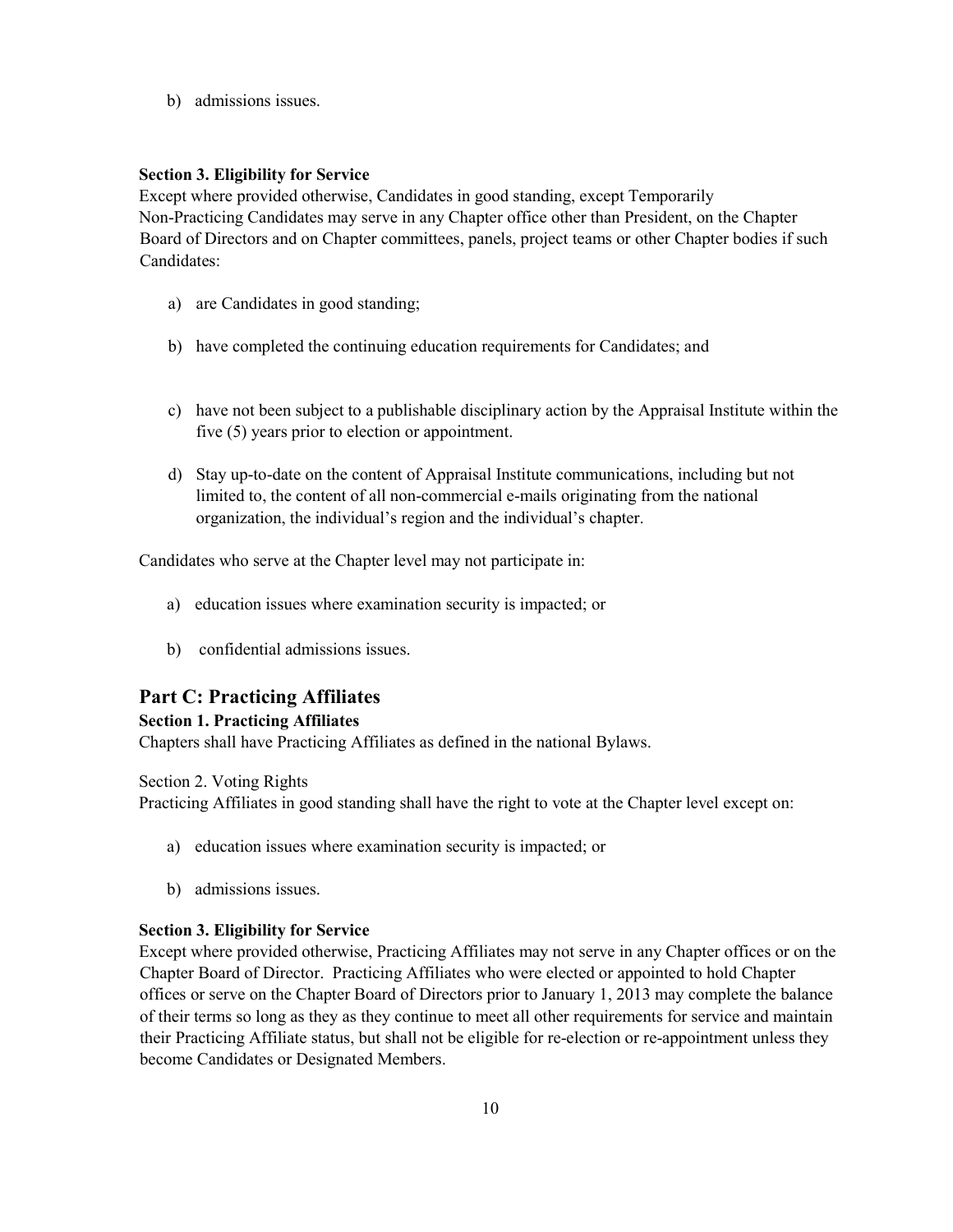Except where provided otherwise, Practicing Affiliates may serve on Chapter Committees of Education, Finance, Government Relations, External Relations, and Public Relations, on Chapter panels, project teams and other Chapter bodies where permitted if such Practicing Affiliates:

- a) are a Practicing Affiliate in good standing;
- b) have completed any continuing education requirements for Practicing Affiliates; and
- c) have not been subject to a publishable disciplinary action by the Appraisal Institute within the five (5) years prior to appointment.
- d) Stay up-to-date on the content of Appraisal Institute communications, including but not limited to, the content of all non-commercial e-mails originating from the national organization, the individual's region and the individual's chapter.

Practicing Affiliates who serve at the Chapter level may not participate in:

- a) education issues where examination security is impacted; or
- b) confidential admissions issues.

### Part D: Affiliates

#### Section 1. Affiliates Category

Chapters shall have Affiliates as defined in the National Bylaws.

#### Section 2. Voting Rights

Affiliates in good standing shall have the right to vote at the Chapter level except on:

- a) education issues where examination security is impacted; or
- b) admissions issues.

#### Section 3. Eligibility for Service

Except where provided otherwise, Candidates in good standing may serve in any Chapter office other than President, on the Chapter Board of Directors and on Chapter committees, panels, project teams or other Chapter bodies if such Candidates:

- a) are Candidates in good standing;
- b) have completed the continuing education requirements for Candidates;
- c) have not been subject to a publishable disciplinary action by the Appraisal Institute within the five (5) years prior to election or appointment; and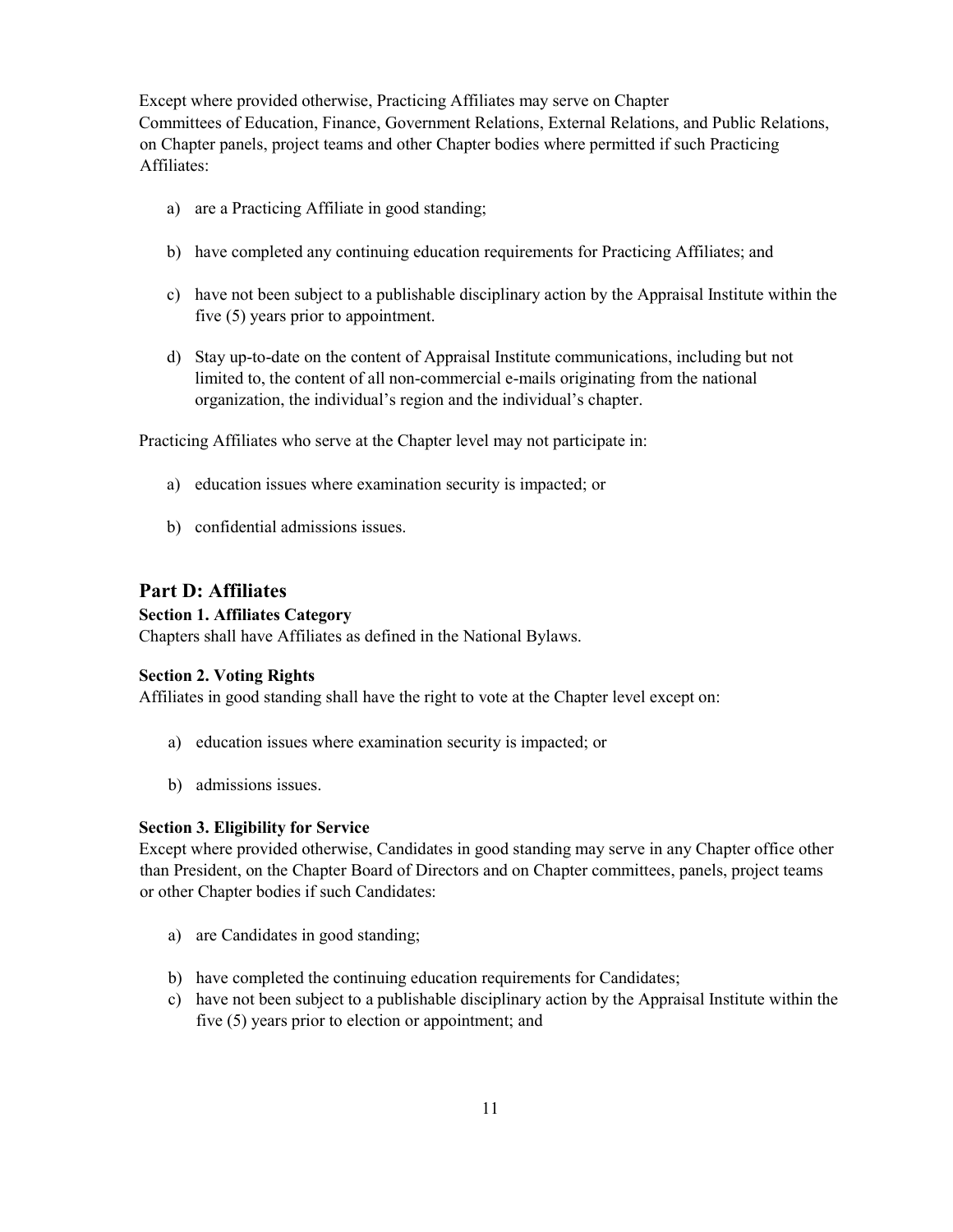d) stay up-to-date on the content of appraisal Institute communications, including but not limited to, the content of all non-commercial e-mails originating from the national organization, the individual's region and the individual's chapter.

Candidates who serve at the Chapter level may not participate in:

- a) education issues where examination security is impacted; or
- b) confidential admissions issues.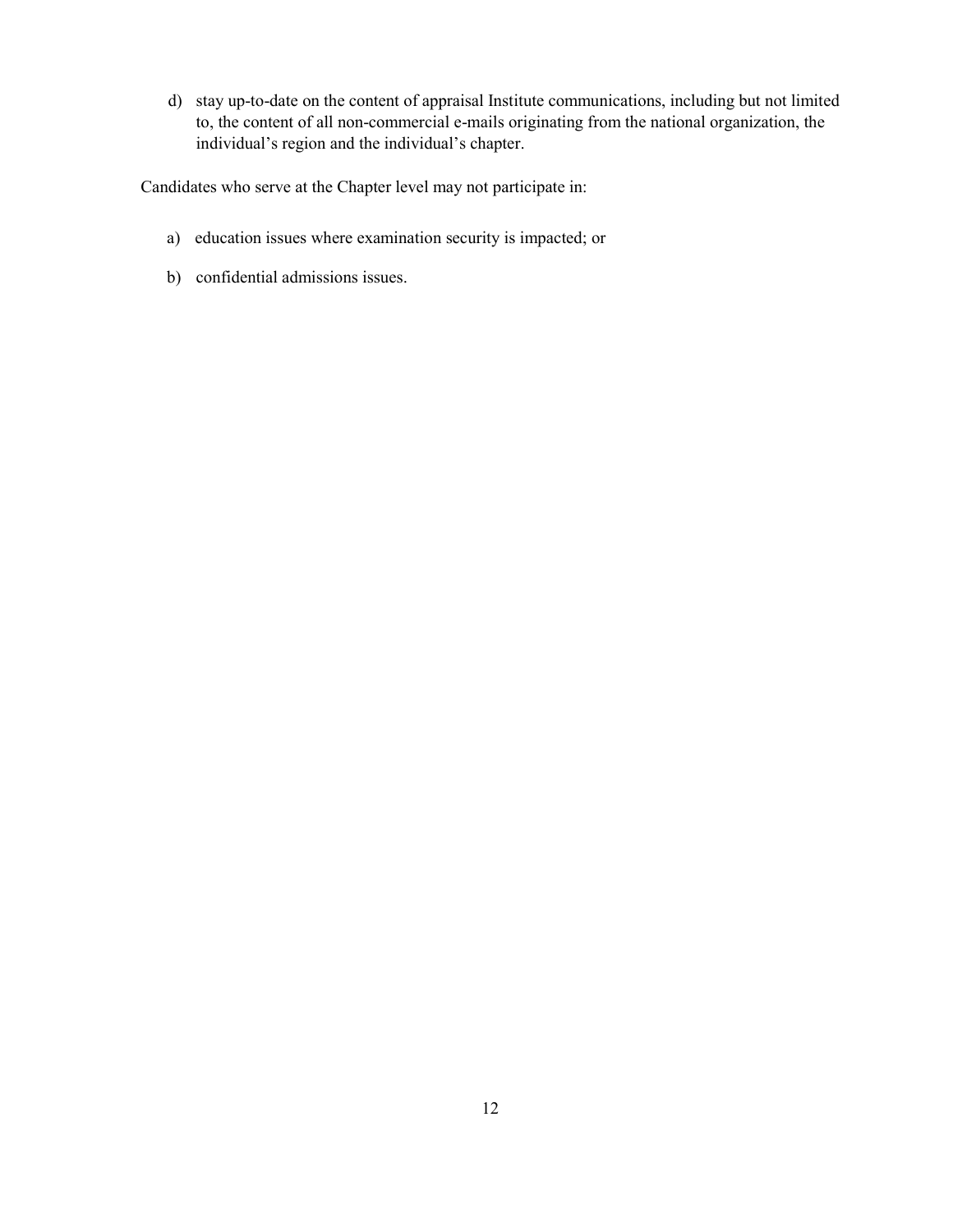# ARTICLE V

# Fiscal Year, Chapter Dues, and Fees

### Part A: Fiscal Year

The fiscal year of the Chapter shall be the calendar year.

#### Part B: Annual Chapter Dues or Fees

Except as provided otherwise, all Designated Members, Candidates, Practicing Affiliates and Affiliates belonging to a Chapter shall pay annual Chapter dues or fees. The amount of Chapter dues and fees shall be set by the Chapter Board of Directors if the national Board of Directors has not established such amount. The amount set for Chapter dues and fees may not exceed the annual national dues and fees set by the national Board of Directors for Designated Members, Candidates, Practicing Affiliates or Affiliates. Invoices for dues and fees shall be issued by the Appraisal Institute with the Chapter dues and fees being remitted to chapter bank accounts. Except where the national Bylaws, Regulations, and policies of the Appraisal Institute provide otherwise, dues and fees collected during one month shall be remitted to chapter bank accounts no later than the fifteenth of the subsequent month. Other Chapter expenses, such as meal costs and assessments, shall be the responsibility of the Chapter for collection and shall not be considered as dues or fees.

As defined in the national Bylaws of the Appraisal Institute, Honorary Members, national Past President and Non-Practicing Retired Designated Members are not required to pay Chapter dues.

# Part C: Dues of New Designated Members, or Fees of New Candidates, Practicing Affiliates, or Affiliates

The Chapter dues of a new Designated Member or fees for a new Candidate, Practicing Affiliate or Affiliate for the year in which he or she is admitted shall be prorated on a monthly basis. The Chapter dues of Designated Members or fees of Candidates, Practicing Affiliates or Affiliates joining after November 1 shall be credited to the following fiscal year.

### Part D: Administrative Fees for Designated Member

Non-Practicing Retired Designated Members shall pay an annual Chapter administrative fee in an amount set by the Chapter Board of Directors. The amount set for a Chapter administrative fee may not exceed the annual national administrative fee set by the national Board of Directors. Non-Practicing Retired Designated Members who fail to pay the administrative fee shall cease to receive any services from the Chapter.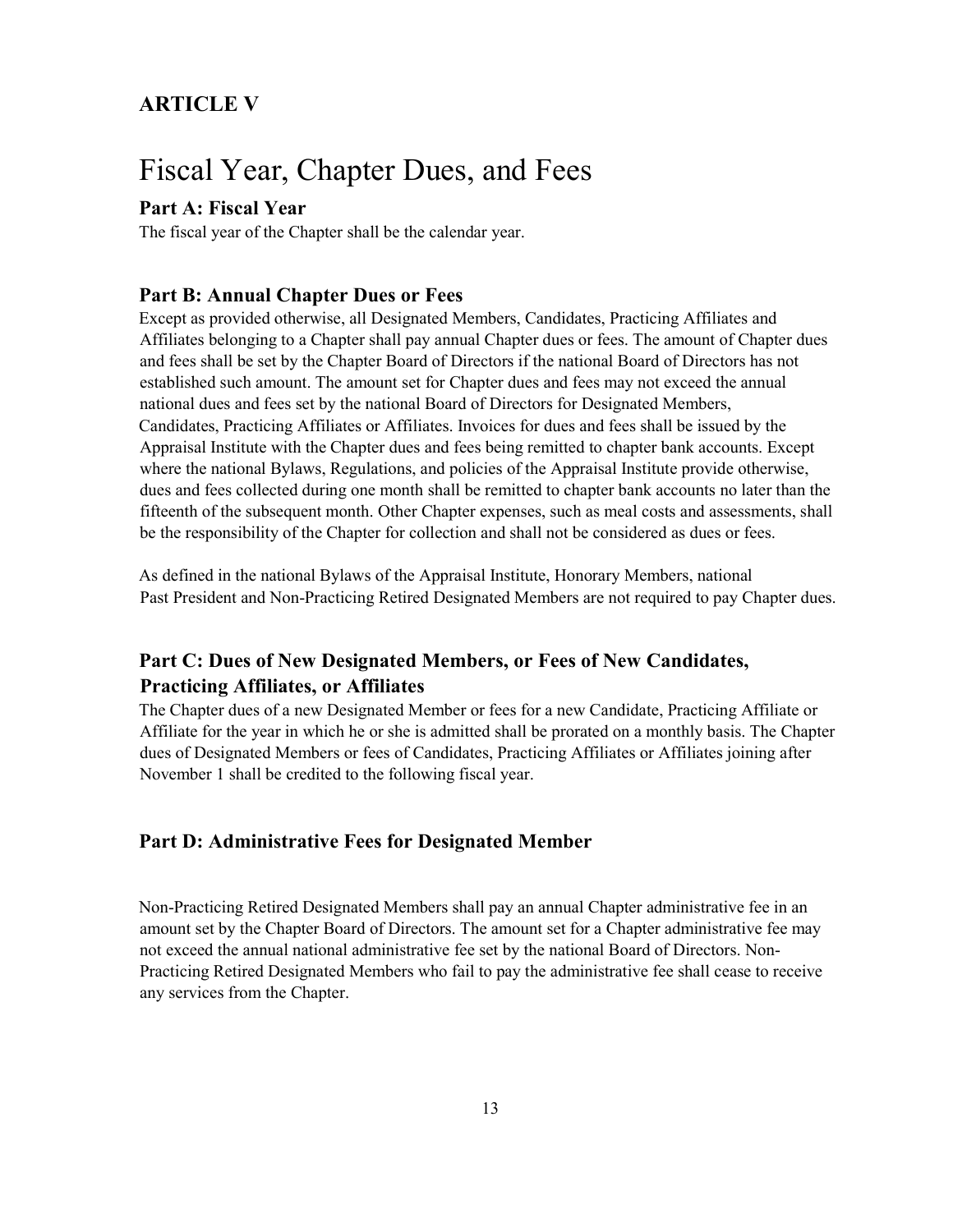#### Part E: Payment Date

Annual Chapter membership dues, Candidate fees, Practicing Affiliate fees, Affiliate fees and Chapter administrative fees for Non-Practicing Retired Designated Members shall be payable in accordance with the policy set by the national Board of Directors.

#### Part F: Late Fee and Nonpayment

A late fee shall be charged to all Designated Members, Candidates, Practicing Affiliates and Affiliates in accordance with the policy set by the national Board of Directors.

The rules governing suspension or termination of a Designated Member, Candidate, Practicing Affiliate or Affiliate for nonpayment of dues, fees or administrative fees are found in the national Bylaws.

#### Part G: Waiver of Dues or Fees

The Chapter Board of Directors may suspend or waive, in whole or in part, the payment of Chapter member dues, Chapter Candidate, Practicing Affiliate, or Affiliate fees or Chapter administrative fees by any Designated Member, Candidate, Practicing Affiliate or Affiliate belonging to the Chapter. The Chair of the national Finance Committee must receive notice delivered in writing of the waiver of Chapter dues, fees or administrative fees and the reason for such waiver.

#### Part H: Limitation on Dues and Fees

The Chapter may not charge member dues, Candidate, Practicing Affiliate, or Affiliate fees or administrative fees other than as authorized above without the approval of the national Board of Directors. A Chapter may, however, charge for meal costs and/or levy special assessments.

#### Part I: Special Assessments

The Chapter may levy a special assessment upon its Designated Members, Candidates, Practicing Affiliates and Affiliates to create or maintain funds for the Chapter held in reserve or to pay the cost of a specific Chapter special activity or project. A special assessment must be authorized by the affirmative vote of not less than seventy-five percent (75%) of the Designated Members, Candidates, Practicing Affiliates and Affiliates of the Chapter present and voting at a Chapter meeting.

Notice of the Chapter meeting at which the vote on a special assessment is to be taken shall specify the time, date and purpose of such meeting. The amount of any special assessment, as applied to each individual Designated Member, Candidate, Practicing Affiliate and Affiliate belonging to the Chapter, shall not exceed the amount of the individual's current annual national dues or fees to the Appraisal Institute.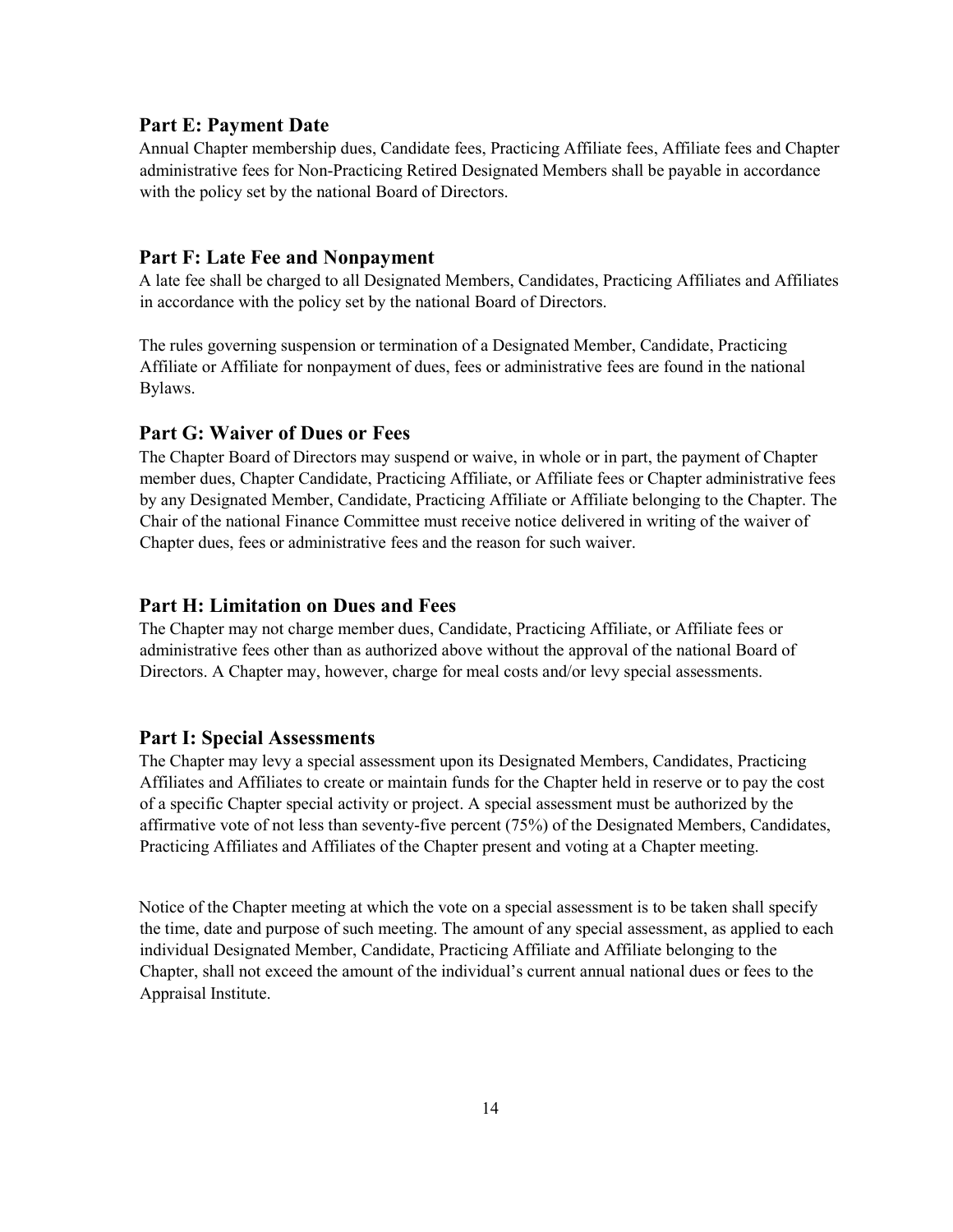#### Part J: Special Assessment Payment Date

The due date (or dates) for payment of a special assessment of the Chapter shall be determined by the Chapter Designated Members, Candidates, Practicing Affiliates and Affiliates at the time the special assessment is authorized.

## Part K: Waiver of Special Assessment

The Chapter Board of Directors may suspend or waive, in whole or in part, the payment of a Chapter special assessment by any Designated Member, Candidate, Practicing Affiliate or Affiliate belonging to the Chapter. The Chair of the national Finance Committee must receive notice delivered in writing of the waiver of a Chapter special assessment and the reason for such waiver.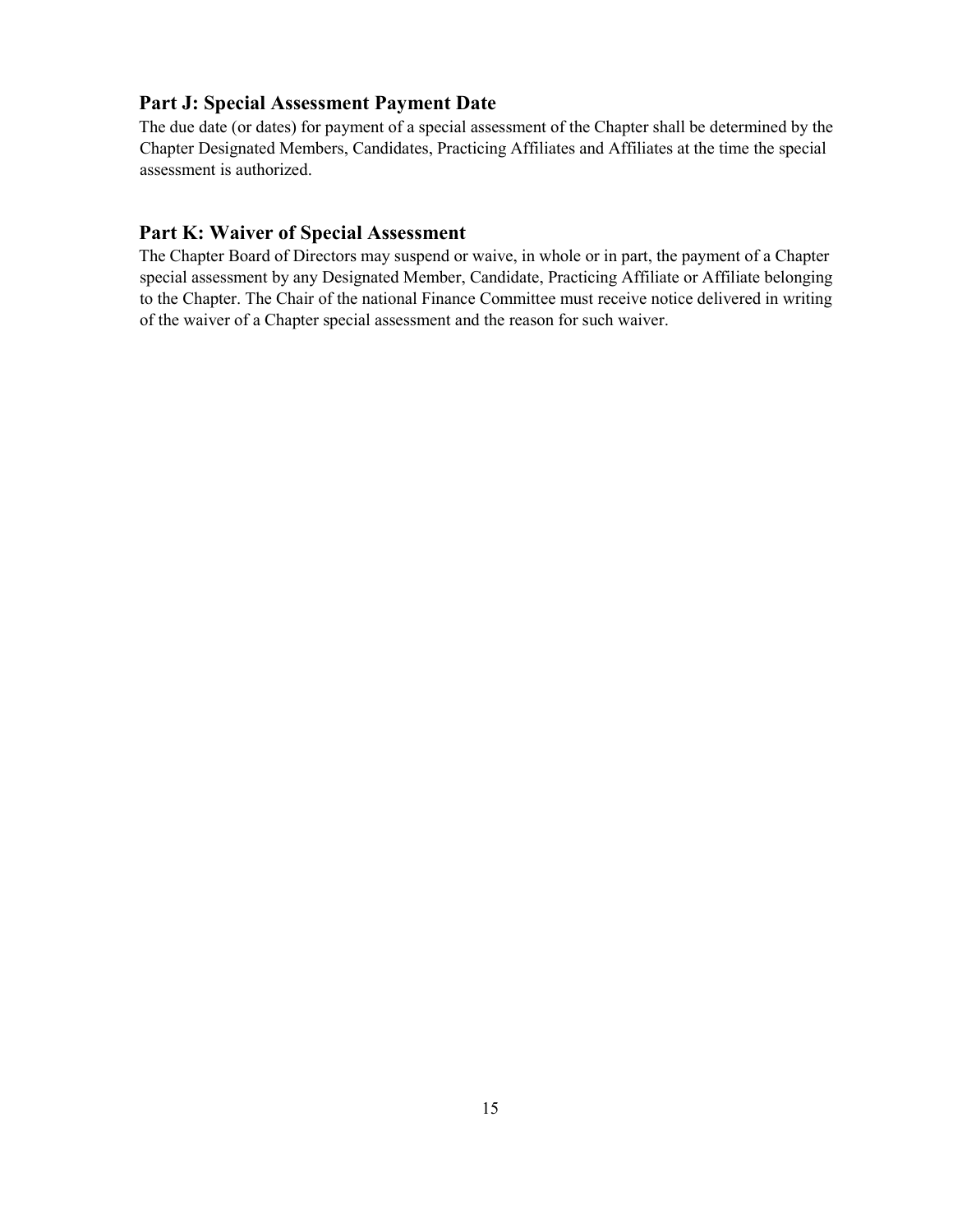# ARTICLE VI

# Chapter Board of Directors

### Part A: General Authority

The affairs and activities of the Chapter shall be administered by a Board of Directors. The Chapter Board of Directors shall exercise all powers specifically delegated to the Chapters by Regulation No. 8, the national Bylaws and the policies of the Appraisal Institute, subject to the restrictions upon such powers set forth in Regulation No. 8 and established by the national Board of Directors.

#### Part B: Composition

The Chapter Board of Directors shall consist of elected and ex officio voting and nonvoting members. The elected officers of the Chapter, the immediate past President of the Chapter and the Chair of the Branch Chapters(s) (if any) shall be ex officio voting members of the Chapter Board of Directors. Each member of the national Board of Directors who belongs to the Chapter shall be an ex officio nonvoting member of the Chapter Board of Directors including the right to introduce and second motions and resolutions.

There shall be eleven (10) elected members of the Chapter Board of Directors.

#### Part C: Term

Approximately one-third (1/3) of the elected members of the Chapter Board of Directors shall be elected each year to serve a three (3) year term.

#### Part D: Eligibility

A Designated Member or Candidate of the Chapter is eligible to serve on the Chapter Board of Directors if he or she meets the requirements set forth in these Bylaws. No elected director shall serve consecutive three (3) year terms unless recommended by the Regional Committee with jurisdiction over the Chapter and approved by the national Board of Directors.

#### Part E: Removal

An elected member of the Chapter Board of Directors who fails to fulfill the duties of his or her position or who fails to attend three (3) consecutive regularly scheduled Board meetings may be removed by a sixty percent (60%) vote of the voting members of the Chapter Board of Directors. Further, the national Board of Directors may remove an elected member of the Chapter Board of Directors for cause by a sixty percent (60%) vote.

An elected member of the Chapter Board of Directors shall be automatically removed if he or she:

a) ceases to meet any of the service eligibility requirements set forth in these Bylaws; or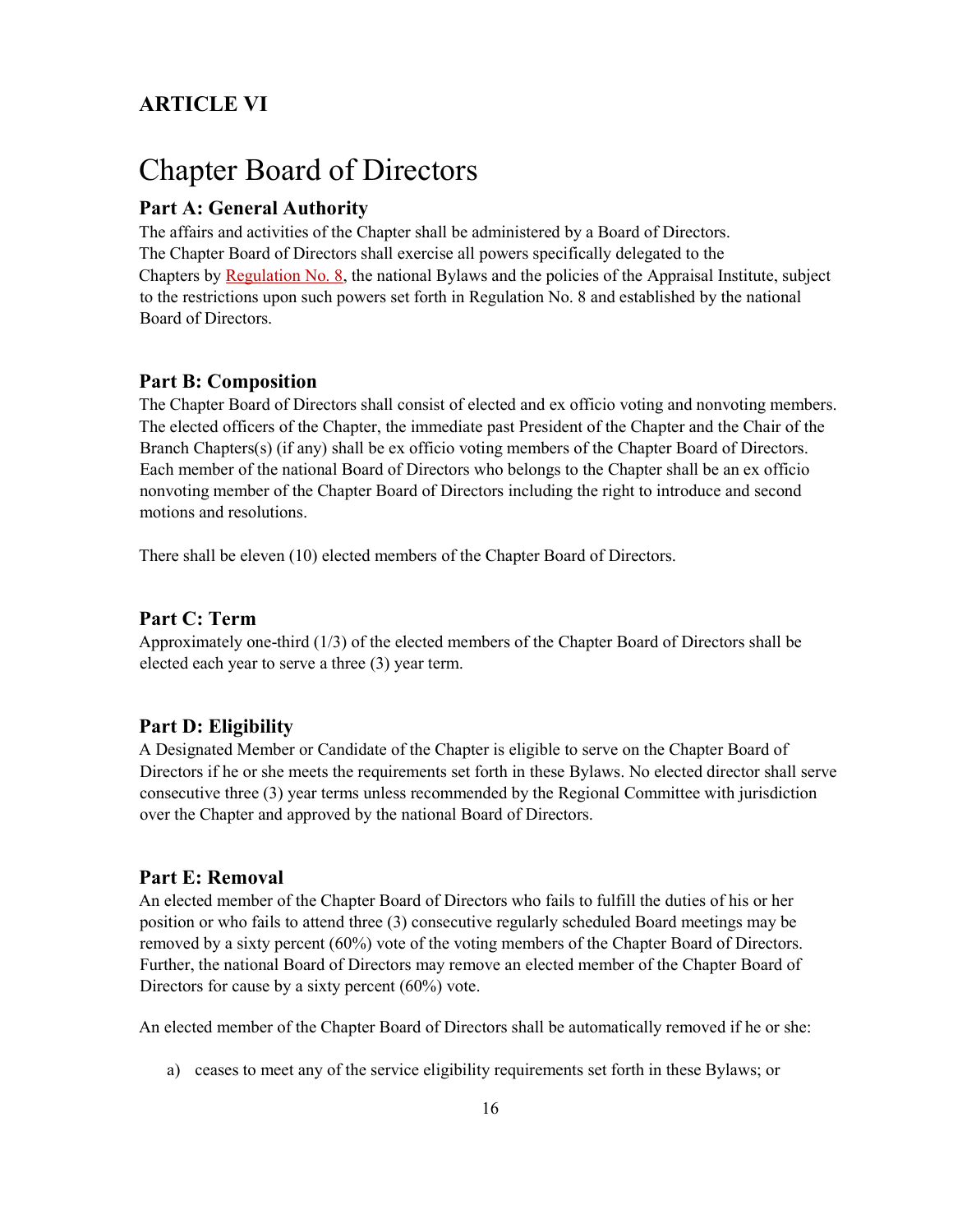b) receives a publishable disciplinary action by Appraisal Institute.

In the event of removal under this Part, a vacancy for the position shall be declared, and the vacancy shall be filled as described in these Bylaws.

#### Part F: Vacancies

If a vacancy occurs among the elected members of the Chapter Board of Directors, the Board, by majority vote, shall fill the vacancy. The individual elected in this manner shall serve until the remainder of the unexpired term is filled by election as set forth below.

To fill the remainder of the unexpired term, the Chapter shall first follow the nominating process set forth in these Bylaws. After the nominating process is completed, the vacancy shall be filled by election:

- a) at the next regular Chapter meeting;
- b) at a special Chapter meeting held before the next regular Chapter meeting;
- c) via secure mail ballot if a majority of the Chapter Board of Directors approves such voting procedure; or
- d) via secure electronic means if a majority of the Chapter Board of Directors approves such voting procedure.

#### Part G: Notice of Regular Meetings

The Chapter Secretary shall deliver in writing notice of each regular Chapter Board of Directors meeting to each Director no fewer than fourteen (14) days prior to each meeting.

#### Part H: Meetings

The Chapter Board of Directors shall hold at least four (4) regular meetings a year. The regular meetings shall be scheduled to permit timely discussion of matters to be considered by the national Board of Directors at its meetings.

#### Part I: Special Board of Directors Meetings

A special Chapter Board of Directors meeting shall be called by the Chapter Secretary upon receipt of a request that is delivered in writing and that is signed by the Chapter President or at least two (2) of the voting members of the Chapter Board of Directors. Notice of a special Chapter Board of Directors meeting may be either in accordance with the notice provision for regular Chapter Board of Directors meetings or, if there is not sufficient time to permit such notice, the Chapter Secretary shall deliver notice to each Director in person or by telephone, facsimile, traceable carrier or electronic transmission at least twenty-four (24) hours in advance of the special meeting. If the latter alternative for notice is used, at least seventy-five percent (75%) of the total number of Directors must attend the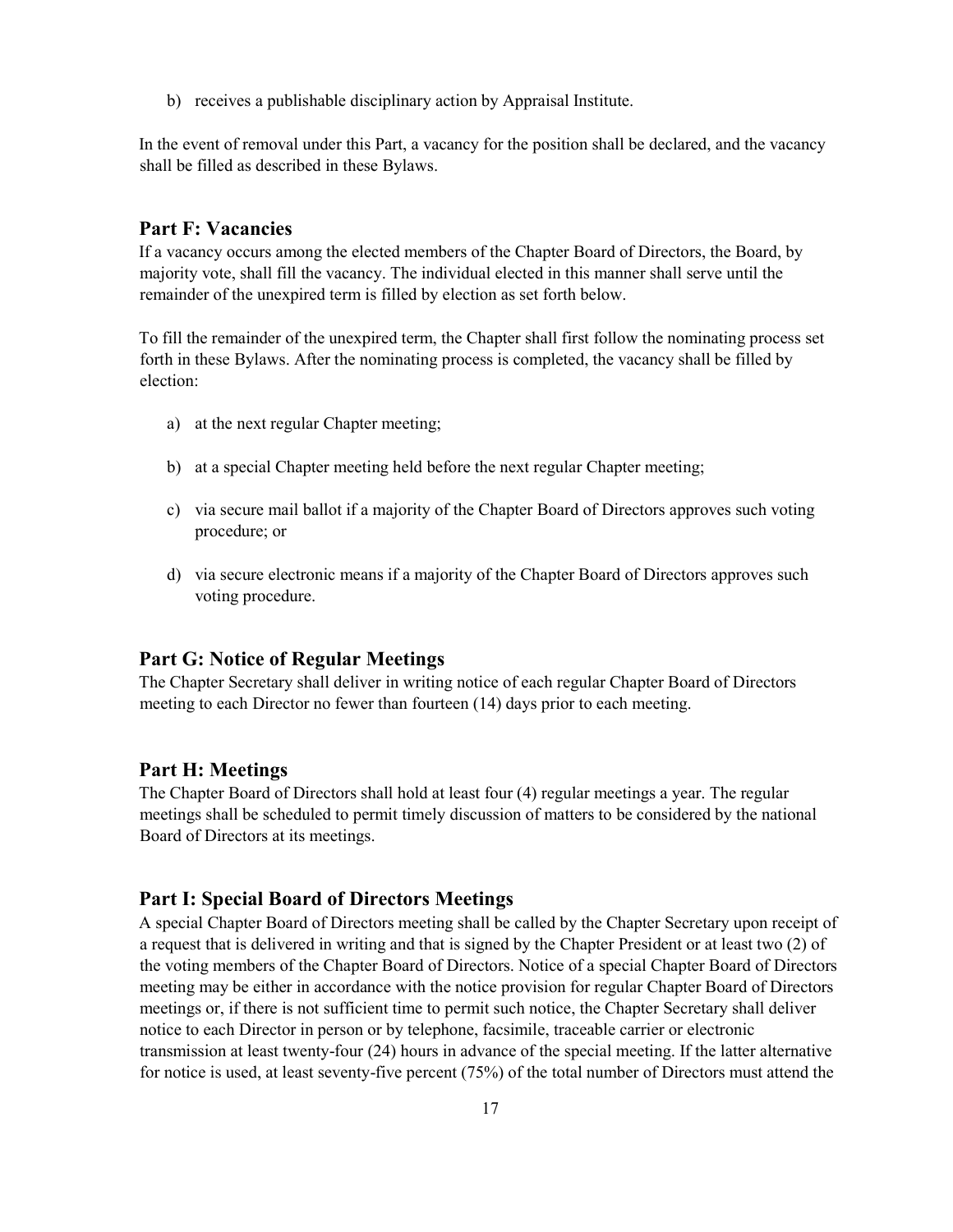special meeting, and this fact must be reflected in the minutes of the meeting. Notice of a special Chapter Board of Directors meeting shall specify the date, time, place and purpose of the special meeting.

#### Part J: Meetings in Person or by Interactive Technology

The Chapter Board of Directors may hold its meetings either in person or by interactive technology, so long as all Directors participating in the meeting can communicate with one another. Interactive technology includes, but is not limited to, conference telephone, electronic transmission, Internet usage, and remote communication. Action taken at a meeting held via interactive technology shall be as effective as if the Directors had met in person.

#### Part K: Action Without a Meeting

Except as otherwise expressly provided in these Bylaws, any action required or permitted to be taken by the Chapter Board of Directors may be taken without a meeting if all members of the Chapter Board of Directors consent in writing to that action. A member of the Chapter Board of Directors may provide such written consent in electronic form.

An action by written consent shall have the same force and effect as any other validly approved action of the Chapter Board of Directors. The written consent(s) shall be filed with the minutes of the meetings of the Chapter Board of Directors.

#### Part L: Quorum

A quorum for any meeting of the Chapter Board of Directors shall consist of fifty percent (50%) of the voting members. A meeting at which a quorum is initially present may continue to transact business, notwithstanding the withdrawal of Directors, if any action taken is approved by at least a majority of the required quorum for that meeting or by a majority of the remaining Directors, whichever is greater. A member of the Chapter Board of Directors may neither attend a meeting by proxy, nor vote by proxy.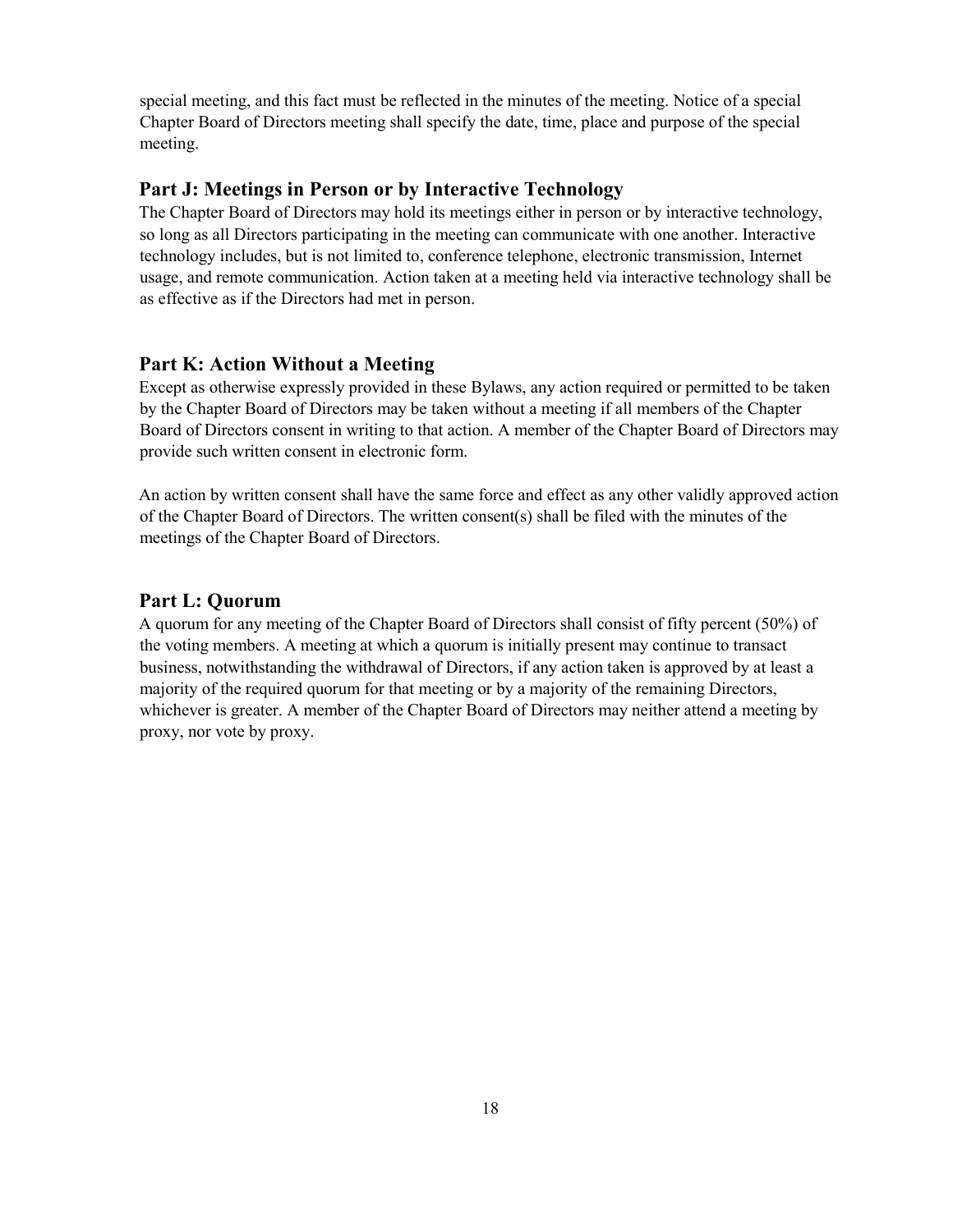# ARTICLE VII

# Chapter Officers

## Part A: General Provision

The officers of the Chapter shall include a President, Vice President, a Secretary and a Treasurer. Each Chapter officer shall be elected annually to a one (1) year term by a majority vote of the Designated Members, Candidates, Practicing Affiliates and Affiliates belonging to the Chapter in the manner required by these Bylaws.

### Part B: Eligibility

A Designated Member or Candidate belonging to the Chapter is eligible to serve as a Chapter officer if he or she meets the requirements set forth in these Bylaws. The Chapter President shall be a Designated Member.

#### Part C: Removal

A Chapter officer who fails to fulfill the duties of his or her position or who fails to attend three (3) consecutive regularly scheduled Board meetings may be removed from office by a sixty percent (60%) vote of the voting members of the Chapter Board of Directors. Further, the national Board of Directors may remove a Chapter officer for cause by a sixty percent (60%) vote.

A Chapter officer shall be automatically removed if he or she:

- a) ceases to meet any of the service eligibility requirements set forth in these Bylaws; or
- b) receives a publishable disciplinary action by the Appraisal Institute.

In the event of removal under this Part, a vacancy for the position shall be declared, and the vacancy shall be filled as described in these Bylaws.

#### Part D: Vacancies

In the event that a vacancy occurs in any Chapter office (other than the office of President), the Chapter Board of Directors, by majority vote, shall fill the vacancy. The Designated Member or Candidate elected in this manner shall serve until the remainder of the unexpired term is filled by election as set forth below.

To fill the remainder of the unexpired term, the Chapter shall first follow the nominating process set forth in these Bylaws. After the nominating process is completed, the Designated Members, Candidates, Practicing Affiliates and Affiliates belonging to the Chapter shall fill the vacancy for the remainder of the unexpired term by an election:

a) at the next regular Chapter meeting;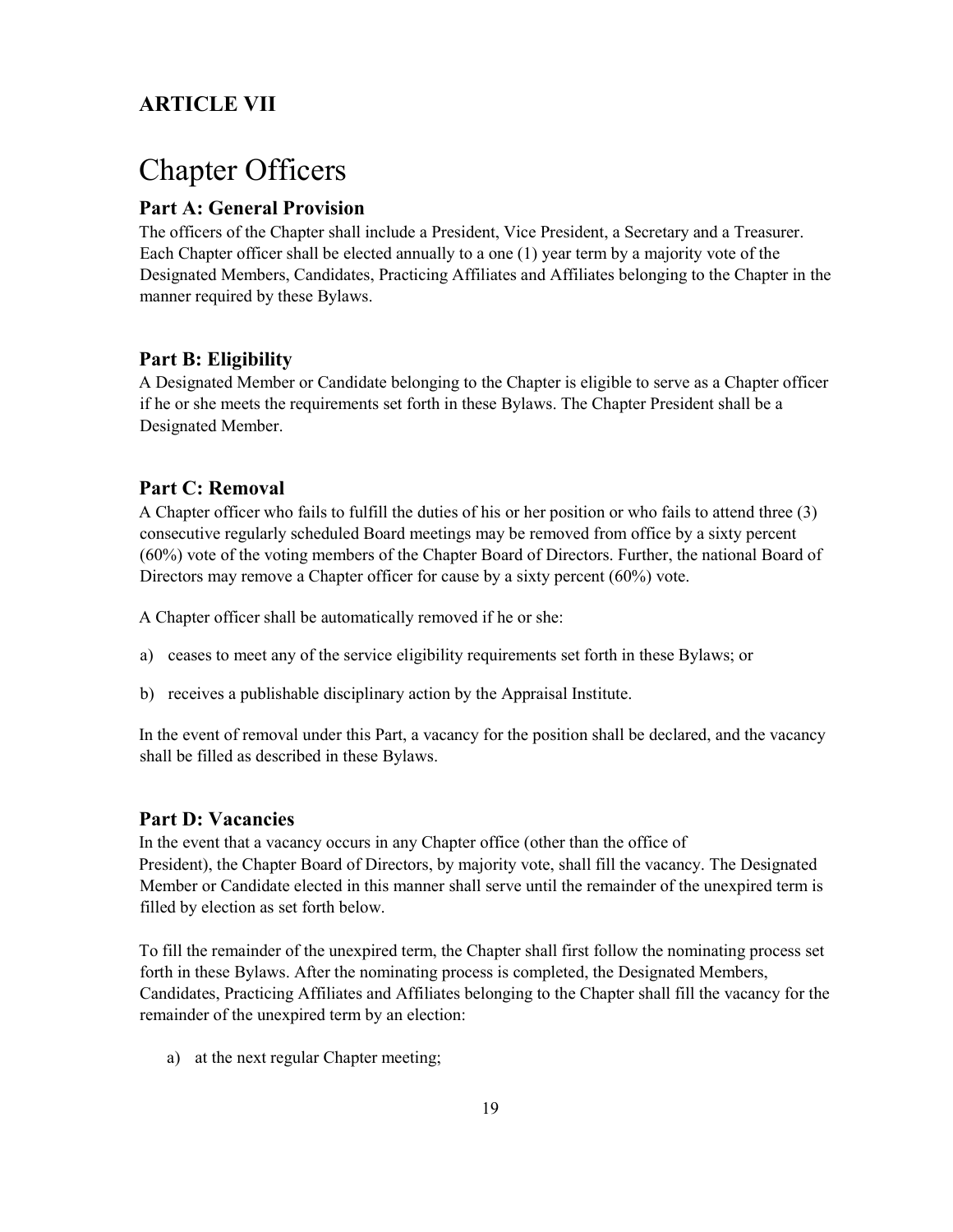- b) at a special Chapter meeting held before the next regular Chapter meeting;
- c) via secure mail ballot if a majority of the Chapter Board of Directors approves such voting procedure; or
- d) via secure electronic means if a majority of the Chapter Board of Directors approves such voting procedure.

#### Part E: Duties of the Chapter President

The Chapter President shall be the chief executive officer of the Chapter and shall:

- a) preside at all regular and special Chapter meetings;
- b) preside at all regular and special meetings of the Chapter Board of Directors;
- c) carry out the policies and programs adopted by the Chapter Board of Directors;
- d) serve as an ex officio non-voting member of all Chapter committees except the Nominating Committee;
- e) attend all Regional Committee meetings;
- f) have an e-mail address and web access;
- g) be familiar with the Bylaws, Regulations and policies of the Appraisal Institute and the Chapter Bylaws; and
- h) make Chapter committee appointments in accordance with these Bylaws.

The Chapter President may not serve more than two (2) consecutive complete terms as Chapter President, unless recommended by the Regional Committee with jurisdiction over the Chapter and approved by the national Board of Directors.

The incoming Chapter President must attend the Chapter Leadership Program at the national meetings in the year prior to his or her presidency, or the Chapter must send another of its officers in place of such incoming Chapter President.

#### Part F: Duties of the Chapter Vice President

The Vice President of the Chapter shall perform the duties of the Chapter President in the event of the Chapter President's absence or disability. The Chapter Vice President shall also perform such other duties as may be assigned to him or her by the Chapter Board of Directors or the Chapter President. The Chapter Vice President or the Chapter officer that is next in line to the Chapter President shall succeed to the office of Chapter President should that office become vacant, except that if the Chapter Vice President or the Chapter officer that is next in line to the Chapter President is not a Designated Member, a special election to fill the Presidential vacancy shall be held.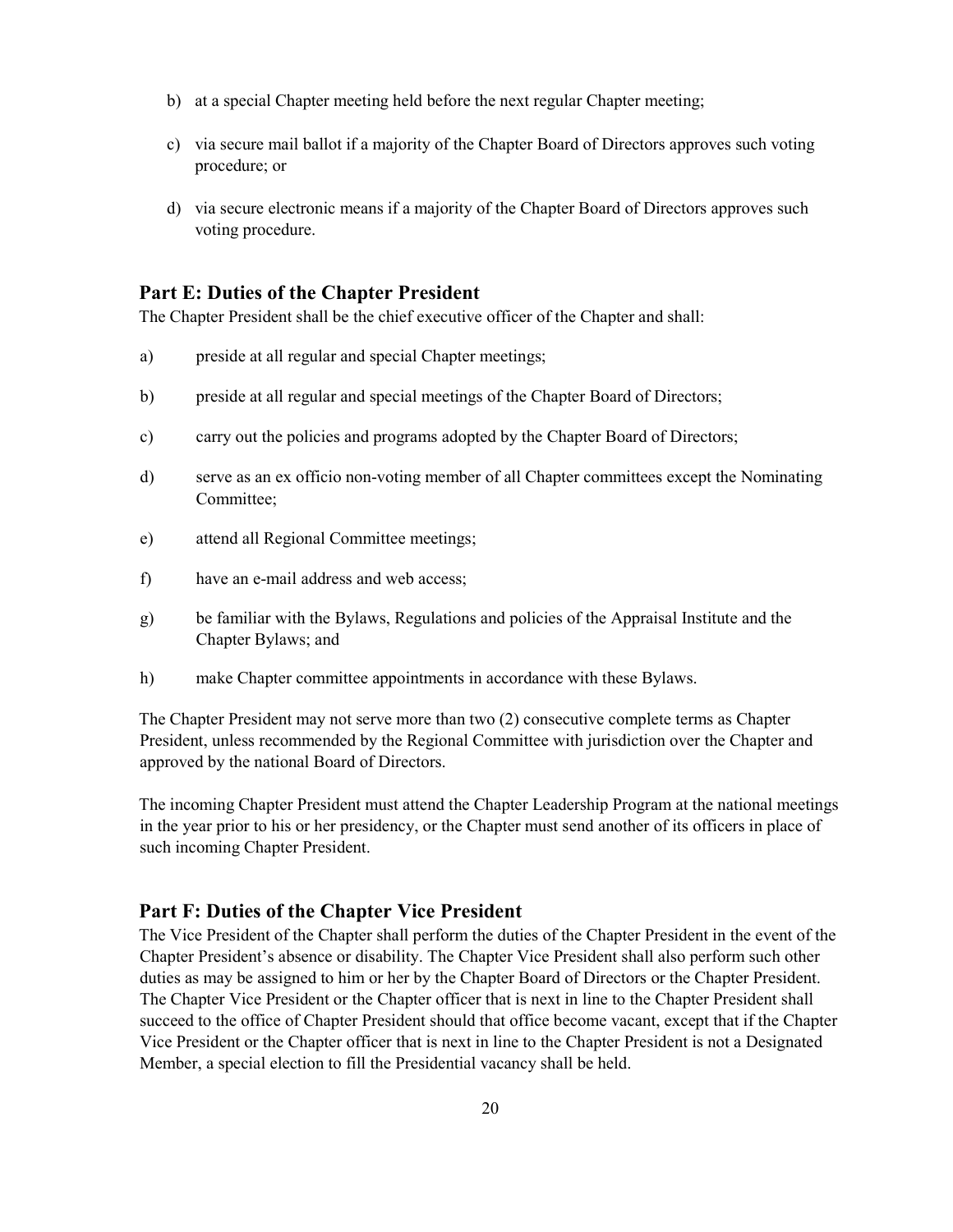#### Part G: Duties of the Chapter Secretary

The Chapter Secretary shall keep an accurate record of the proceedings at all regular and special Chapter meetings. Chapter records relating to Chapter Board of Directors meetings and Chapter meetings shall be open for inspection upon written request by any Designated Member, Candidate, Practicing Affiliate or Affiliate belonging to the Chapter who wishes to inspect such records; however, Chapter records relating to litigation, privileged information and Chapter recommendation with respect to an application for Designated membership, or an application for a Candidate, Practicing Affiliate or an Affiliate shall not be open for inspection.

The Chapter Secretary shall deliver in writing a copy of the minutes from each regular or special Chapter meeting and each regular or special meeting of the Chapter Board of Directors to each Chapter Director and the Chief Executive Officer of the Appraisal Institute within thirty (30) days after such meeting.

The Chapter Secretary shall prepare and issue the Chapter roster, effective January 1<sup>st</sup> of each calendar year. The Chapter Secretary shall also maintain the Chapter roster.

The Chapter Secretary shall be responsible for the Chapter's charter, seal, minute book and nonfinancial records. At the expiration of his or her term of office, the Chapter Secretary shall turn over to his or her successor, the Chapter's charter, seal, minute book and non-financial records in his or her custody or control.

The Chapter Secretary shall perform such other duties as may be prescribed by the Chapter Board of Directors or the Chapter President.

#### Part H: Duties of the Chapter Treasurer

Section 1. This section shall be applicable to the Great Lakes Chapter if the Appraisal Institute Chapter Financial Management and Administration Policy has not been implemented for the Great Lakes Chapter. Upon the full implementation of the Appraisal Institute Chapter Financial Management and Administration Policy for the Great Lakes Chapter, this section shall automatically expire.

The Chapter Treasurer shall receive all monies collected by the Chapter, or by any officer or other party on behalf of the Chapter, and shall deposit such monies in a bank or other financial institution specified by the Chapter Board of Directors. The Chapter Treasurer shall make disbursements for expenses up to \$2,500. Disbursements exceeding the predetermined maximum amount must be authorized by a majority vote of the Chapter Board of Directors at a regular or special meeting, unless previously approved under the Chapter's budget. The Chapter shall follow the investment policy adopted by the Appraisal Institute.

The Chapter Treasurer shall ensure that annual financial statements (balance sheet and income statement) are prepared in compliance with the standard chart of accounts for Chapters using the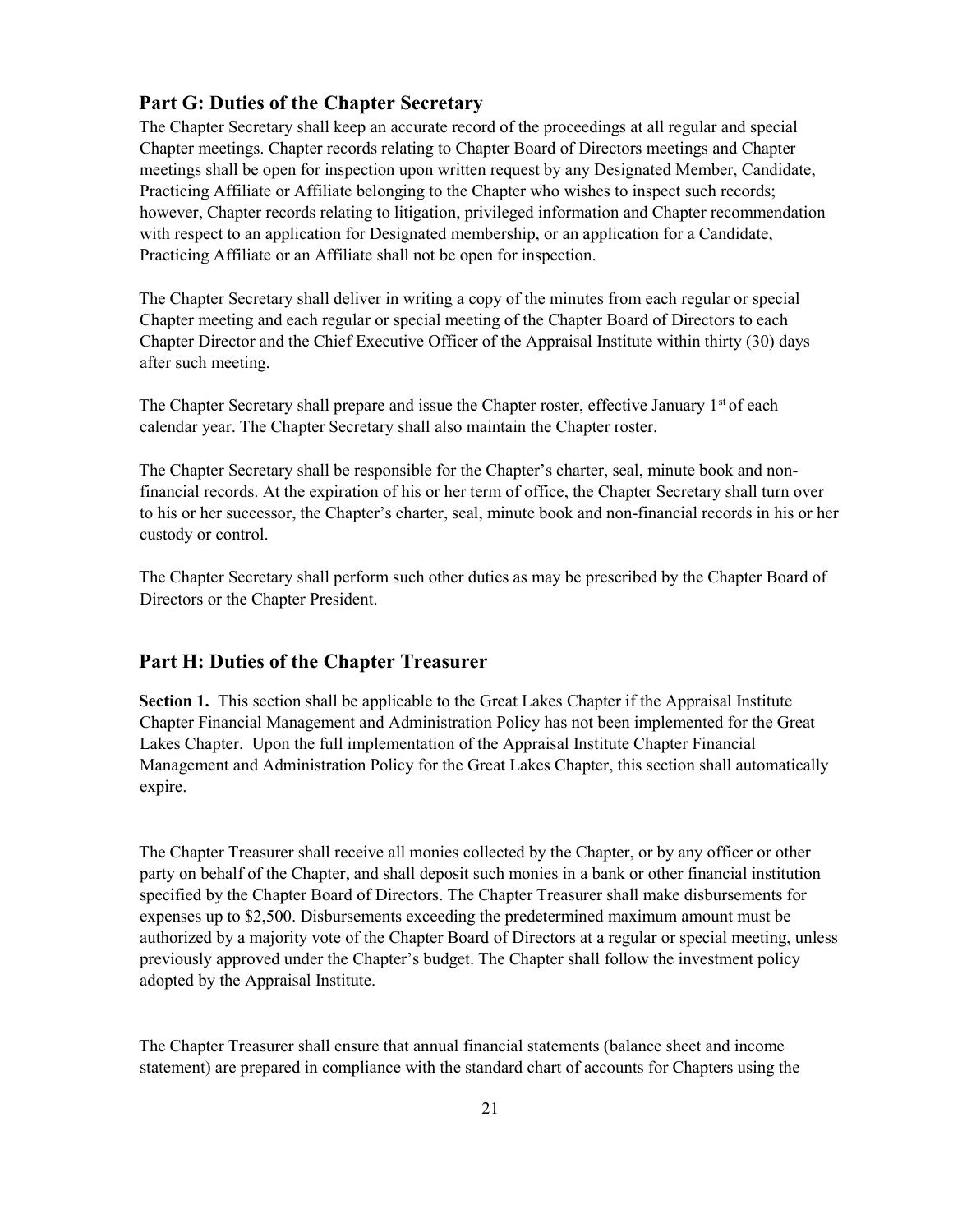online accounting system required by the Appraisal Institute. The Chapter Treasurer shall deliver a written report about the Chapter's general financial condition to the Chief Executive Officer of the Appraisal Institute within thirty (30) days of the report's presentation to the Chapter Board of directors. The annual financial statements shall, upon written request, be open for inspection by any Chapter Designated Member, Candidate, Practicing Affiliate or Affiliate who wishes to inspect such statements.

A Chapter's receipts and/or funds shall be audited by an independent Certified Public Accountant (CPA) if required by law or if the national Board of Directors deems such audit is in the best interest of the Appraisal Institute. The report resulting from any review or audit shall be submitted to the Chair of the national Audit Committee and the national Chief Financial Officer.

The expenses of the financial management, financial reporting, reviews and audits conducted pursuant to this Part shall be borne by the Chapter.

At the expiration of his or her term of office, the Chapter Treasurer shall turn over to his or her successor all bank accounts, funds, assets, books of account and other financial records of the Chapter in his or her custody or control. These records may be audited by a special auditing committee appointed by the Chapter President, if such audit is requested by a majority of the Chapter Board of Directors.

Section 2. This section shall be applicable to the Great Lakes Chapter if the Appraisal Institute Chapter Financial Management and Administration Policy has been implemented.

The Chapter Treasurer shall receive all monies collected by the Chapter, or by an officer or other party on behalf of the Chapter, and shall deposit such monies in a bank account designated for such Chapter. The Chapter Treasurer shall approve disbursements for expenses that have been approved within the annual Chapter operating budget. The Chapter President may approve disbursements for expenses that have been approved within the annual Chapter operating budget if the Treasurer is unavailable and/or delay in approval could incur late fees or cause other harm to the Chapter. Disbursements not otherwise approved under a Chapter budget must be approved by a majority vote of the Chapter Board of Directors. The Chapters shall follow the Appraisal Institute Chapter Financial Management and Administration policy adopted by the Appraisal Institute.

The annual financial statements shall, upon written request, be open for inspection by any Chapter Designated Member, Candidate, Practicing Affiliate or Affiliate who wishes to inspect such statements.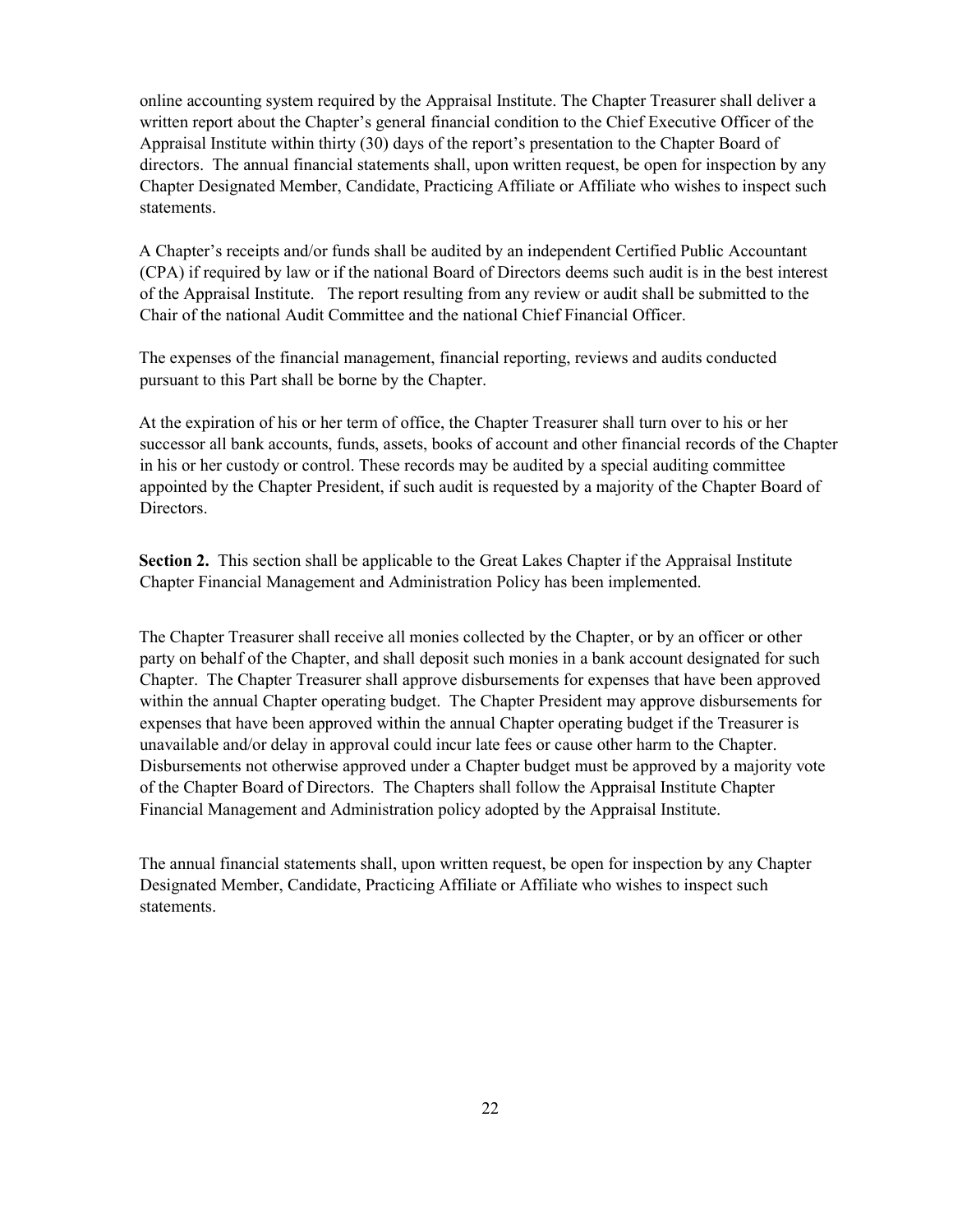# ARTICLE VIII

# Nominations and Elections

#### Part A: Composition of Chapter Nominating Committee

The Chapter shall annually create a Chapter Nominating Committee consisting of an ex officio member, two (2) appointed committee members and two (2) committee members elected by the Designated Members, Candidates, Practicing Affiliates and Affiliates belonging to the Chapter.

The ex officio member of the Chapter Nominating Committee shall be the Immediate Past President of the Chapter. He or she shall serve as Chair of the Chapter Nominating Committee and shall be a full voting member of that committee in accordance with Robert's Rules of Order, Newly Revised. If the Immediate Past President of the Chapter is unwilling or unable to serve in this capacity, the Chapter Board of Directors shall elect an individual to act as Chair of the Chapter Nominating Committee.

The Chapter President shall appoint one (1) Chapter Nominating Committee member at, or prior to, the first regular meeting of the Chapter Board of Directors each year. The Chapter Board of Directors shall appoint one (1) Chapter Nominating Committee member at its first regular meeting each year. Appointed members of the Chapter Nominating Committee shall serve a one (1) year term and shall not be eligible to serve consecutive terms on the Chapter Nominating Committee.

The two (2) elected members of the Chapter Nominating Committee shall be elected by the Designated Members, Candidates, Practicing Affiliates and Affiliates belonging to the Chapter at the first regular Chapter meeting in each year. All nominations for the elected positions shall be made from the floor. Elected members of the Chapter Nominating Committee shall serve a one (1) year term and shall not be eligible to serve consecutive terms on the Chapter Nominating Committee. Members of the Chapter Nominating Committee shall not be eligible for nomination by the Chapter Nominating Committee for any positions.

The current President of the Chapter shall not serve on the Chapter Nominating Committee.

#### Part B: Eligibility to Serve and Removal

The requirements and rules for eligibility and removal for the Chapter Nominating Committee are set forth in the Article of these Bylaws governing Chapter Committees.

#### Part C: Duties of Chapter Nominating Committee

Each year the Chapter Nominating Committee shall prepare a slate consisting of at least one (1) nominee for each of the following positions, as necessary and subject to the expiration of terms as specified in these Bylaws: each Chapter office, each vacancy on the Chapter Board of Directors and each vacant Chapter Representative position to be filled for the succeeding year.

In addition, the Chapter Nominating Committee may recommend up to ten (10) alternate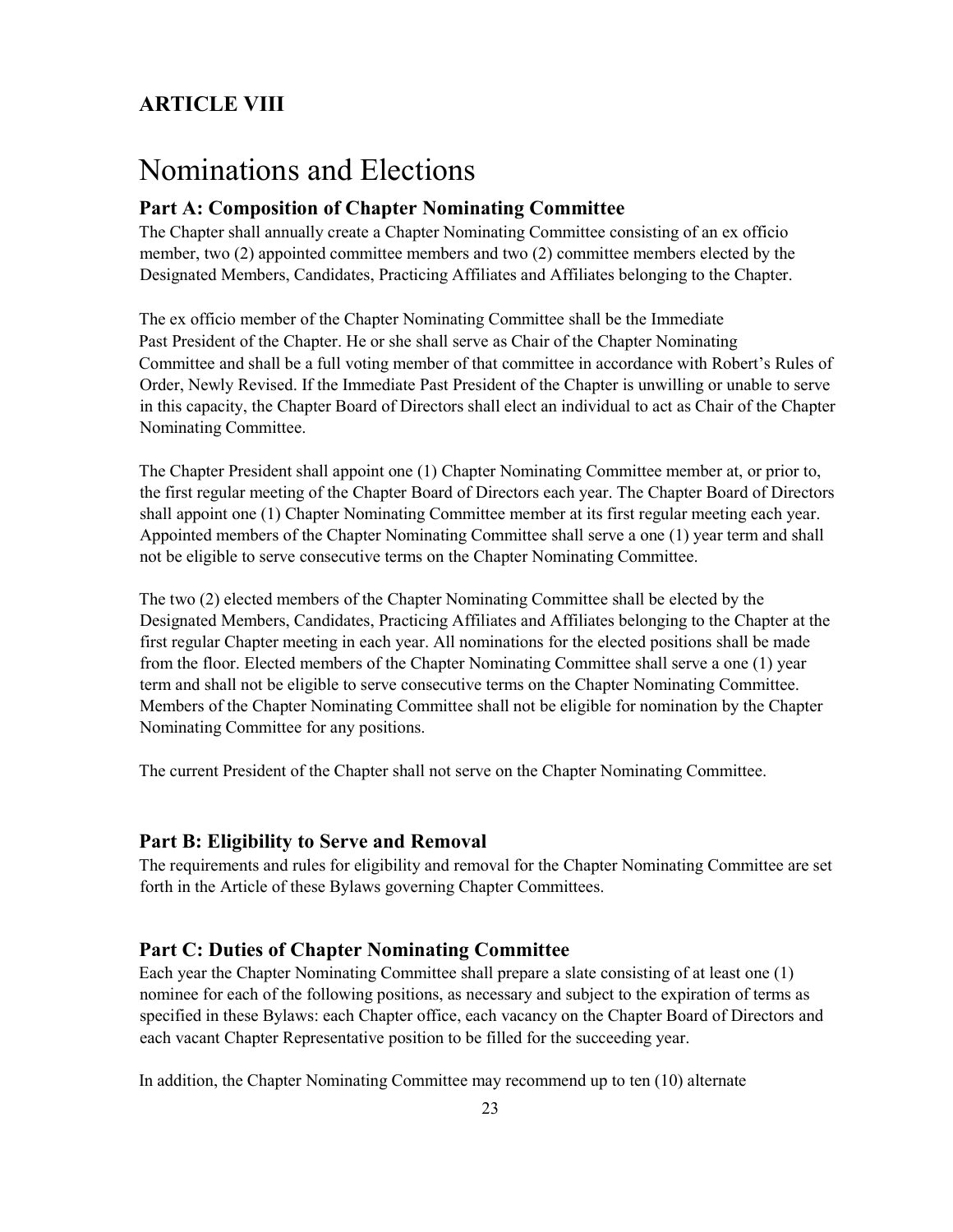Chapter Representatives who would be available to fulfill the duties of a Chapter Representative elected by the Chapter, or the Chapter President, who are unable to attend a Regional Committee meeting.

#### Part D: Report of Chapter Nominating Committee

Each year the Chapter Nominating Committee shall make its selections, prepare an appropriate report and deliver this report in writing to the Chapter Secretary no fewer than thirty (30) days prior to the date on which elections are scheduled to be held. The Chapter Secretary shall deliver in writing a copy of the Chapter Nominating Committee report to each Designated Member, Candidate, Practicing Affiliate and Affiliate belonging to the Chapter no fewer than twenty-five (25) days prior to the date on which elections are scheduled to be held.

#### Part E: Additional Nominations

Additional nominations may be made by a timely filing of a written petition signed by at least five percent (5%) of the total number of Designated Members, Candidates, Practicing Affiliates and Affiliates in the Chapter. Such petition may be in electronic form. To be effective, each nominating petition must be delivered in writing to the Chapter Secretary at least fifteen (15) days before the regular Chapter meeting at which the election is to be held. The Chapter Secretary shall deliver in writing a copy of any petition filed to each Designated Member, Candidate, Practicing Affiliate and Affiliate belonging to the Chapter at least ten (10) days before the date on which elections are scheduled to be held.

#### Part F: Chapter Elections

Chapter elections shall be held prior to June 30 each year. At the regular Chapter meeting at which the election is to be held, the Designated Members, Candidates, Practicing Affiliates and Affiliates belonging to the Chapter shall receive the Chapter Nominating Committee report and any petitions for additional nominations. No additional nominations may be made from the floor.

The Designated Members, Candidates, Practicing Affiliates and Affiliates belonging to the Chapter shall then proceed to elect the necessary Chapter officers, Chapter Directors, Chapter Representatives, and at the option of the Chapter, alternative Chapter Representatives, for the succeeding year.

Alternatively, by at least a majority vote of the Chapter Board of Directors, Chapter elections may be conducted by mail ballot or electronic means. If a mail ballot or electronic means are used, the Chapter must adopt a procedure that ensures voting security. For voting by mail ballot, such security shall include at a minimum, the mailing by the Chapter Secretary of a numbered ballot to each Designated Member, Candidate, Practicing Affiliate and Affiliate with a numbered return envelope. At least twenty (20) days shall be allowed for the return of ballots. For voting by electronic means, the procedure must ensure that each ballot is cast by a Designated Member, Candidate, Practicing Affiliate or Affiliate having the right to vote, and that such individual has voted no more than once. Examples of such secure electronic voting procedures include use of electronic signatures and passwords. At least ten (10) days shall be allowed for the return of electronic ballots and access to electronic ballots shall be limited to the Chapter Secretary and/or no more than two individuals designated by the Chapter Board of Directors. Tabulation of mail or electronic ballots shall be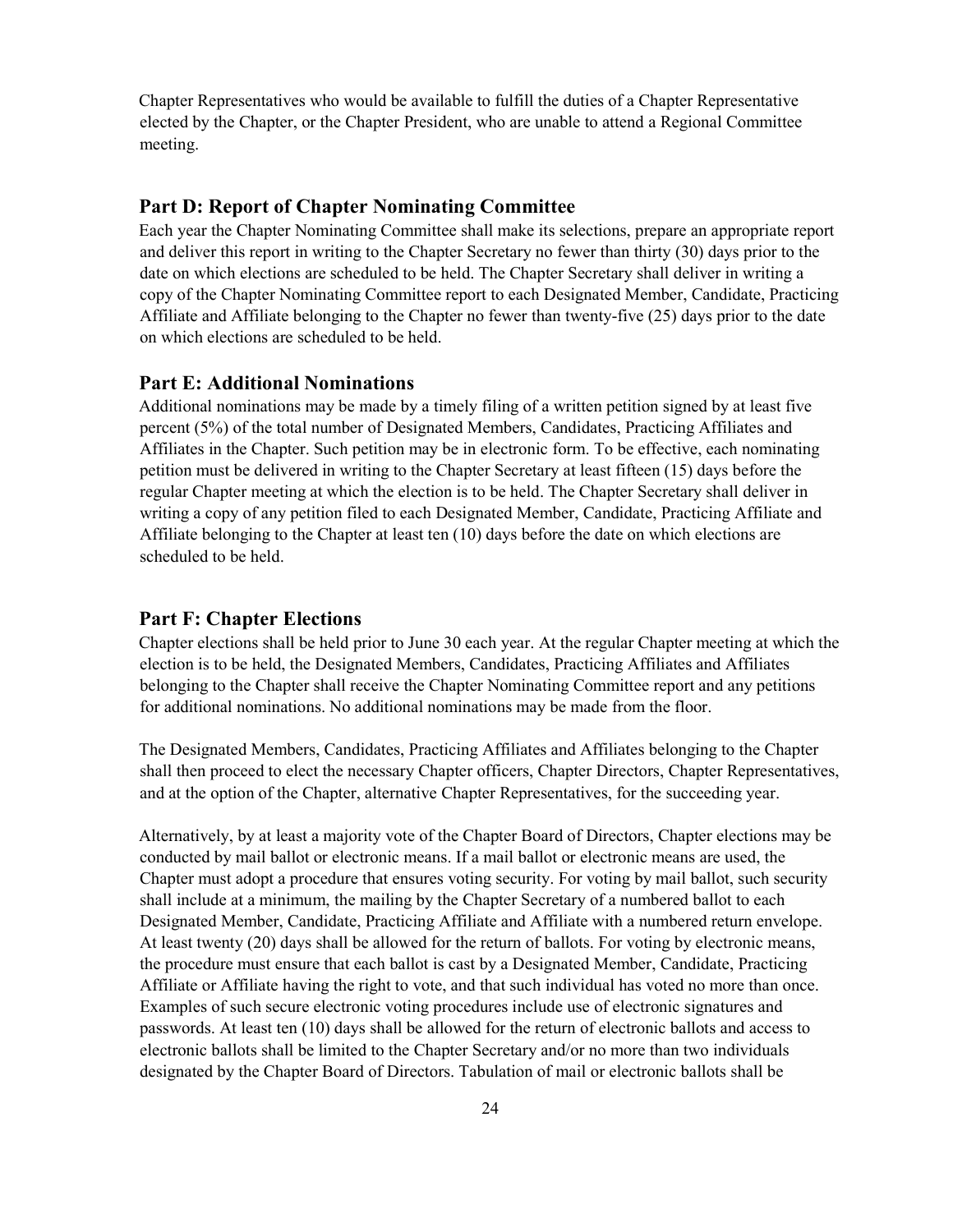conducted by the Chapter Secretary and/or no more than two individuals designated by the Chapter Board of Directors. The Chapter Secretary shall be responsible for the notification of results as provided for in the following section.

#### Part G: Notification of Results

Immediately upon completion of the annual election, the Chapter Secretary shall provide notice delivered in writing to the Designated Members, Candidates, Practicing Affiliates and Affiliates belonging to the Chapter and the Regional Chair and the Chief Executive Officer of the Appraisal Institute as to the names and addresses of the individuals elected for the ensuing year.

#### Part H: Chapter Representatives to the Regional Committee

Chapter Representatives to the Regional Committee will be elected on the basis of one (1) for every (50) Designated Members in good standing per Chapter. If a Chapter has one (1) or more elected Representative(s) to the Regional Committee, one (1) such Representative must be the Chapter Vice President, or the Chapter officer next in line to the Chapter President. Chapter Representatives shall serve no more than two (2) complete two (2) year terms. Chapters with more than one (1) Representative shall elect approximately half of their Representatives each year to achieve staggered terms.

The Chapter President shall automatically serve on the Regional Committee in addition to any elected Chapter Representatives to the Regional Committee.

#### Part I: Use of Alternate Chapter Representatives

Chapters may elect Alternate Chapter Representative(s) to the Regional Committee. If the Chapter President or a Chapter Representative to the Regional Committee is unable to attend a Regional Committee meeting, the Chapter President shall notify the first Alternate Chapter Representative and request that such Alternate attend the Regional Committee meeting. If the first Alternate is unable to attend, the Chapter President shall proceed down the list of elected Alternate(s) until one who is able to attend the Regional Committee meeting is found or the list is exhausted. The Chapter President shall provide notice delivered in writing to the Regional Chair of the use of Alternate Chapter Representatives to the Regional Committee.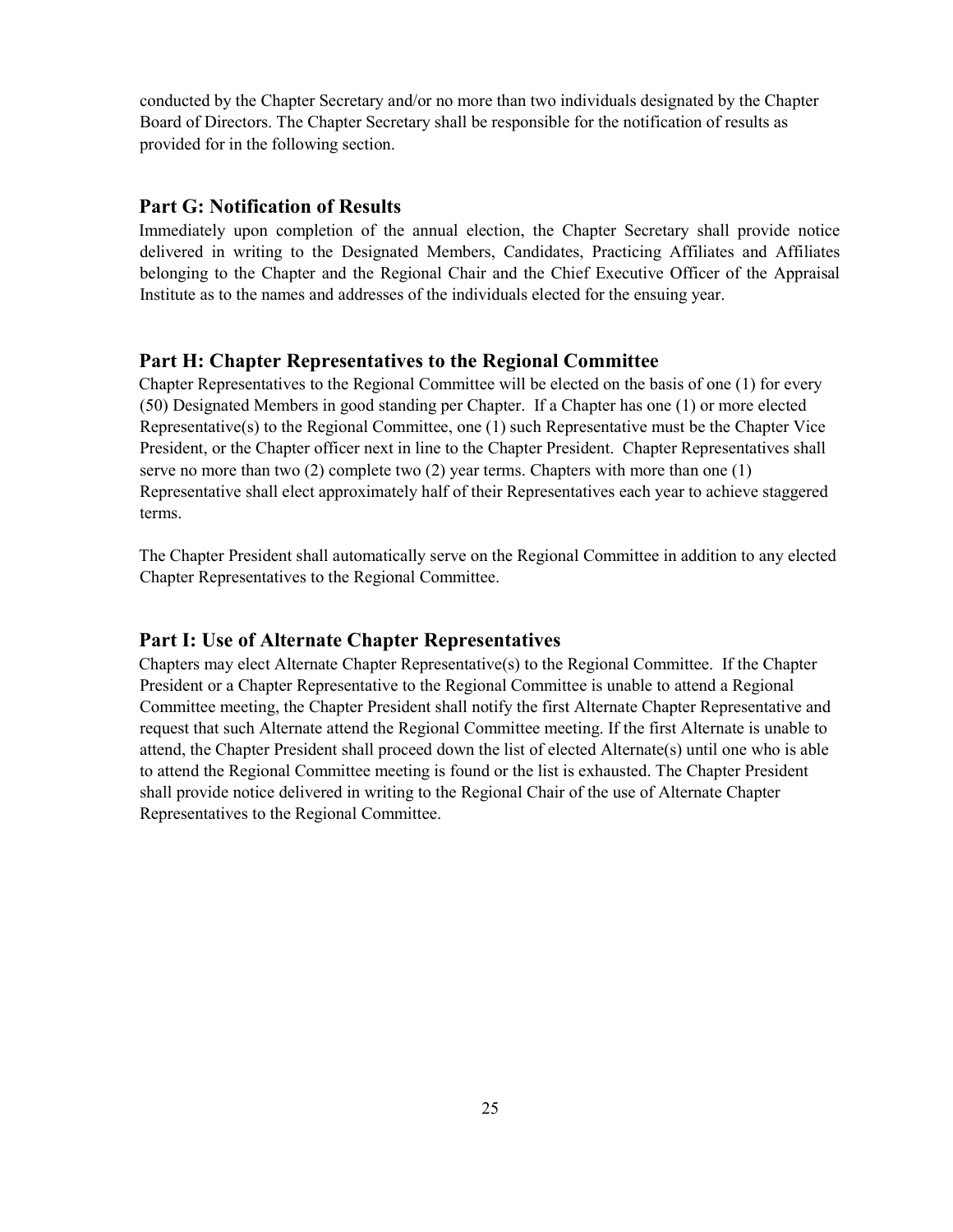# ARTICLE IX

# Chapter Committees

### Part A: General

Section 1. Number and Types of Committees, except where otherwise provided, each Chapter shall have the following committees:

- a) Candidate Guidance Committee
- b) General and Residential Appraiser Education Committees (at the Chapter's discretion, the General Appraiser and Residential Appraiser Education Committees may be combined into one Chapter Education Committee);
- c) Finance Committee; and
- d) Nominating Committee.

Chapters whose jurisdiction covers an entire state or territory shall have a Government Relations Subcommittee in accordance with Regulation No. 8 (see Regulation No. 8 Government Relations Subcommittee for requirements).

Each Chapter may have additional committees consistent with the Bylaws, Regulations and policies of the Appraisal Institute. Such additional committees may include but are not limited to the following: Bylaws Committee; Candidate Committee; External Relations Committee; Public Relations Committee; and Government Relations Committee where there are multiple Chapters with jurisdiction over portions of a state or territory.

#### Section 2. Eligibility to Serve

A Designated Member or a Candidate, or a Practicing Affliate belonging to the Chapter shall be eligible to serve on a Chapter Committee if he or she meets the requirements set forth in these Bylaws.

#### Section 3. Removal

A Chapter Committee member who fails to fulfill his or her duties on a Chapter Committee may be removed by a sixty percent (60%) vote of the voting members of the Chapter Board of Directors. Further, the national Board of Directors may remove a Chapter Committee member for cause by a sixty percent (60%) vote.

A Chapter Committee member shall be automatically removed if he or she:

- a) ceases to meet any of the service eligibility requirements set forth in these Bylaws; or
- b) receives a publishable disciplinary action by the Appraisal Institute.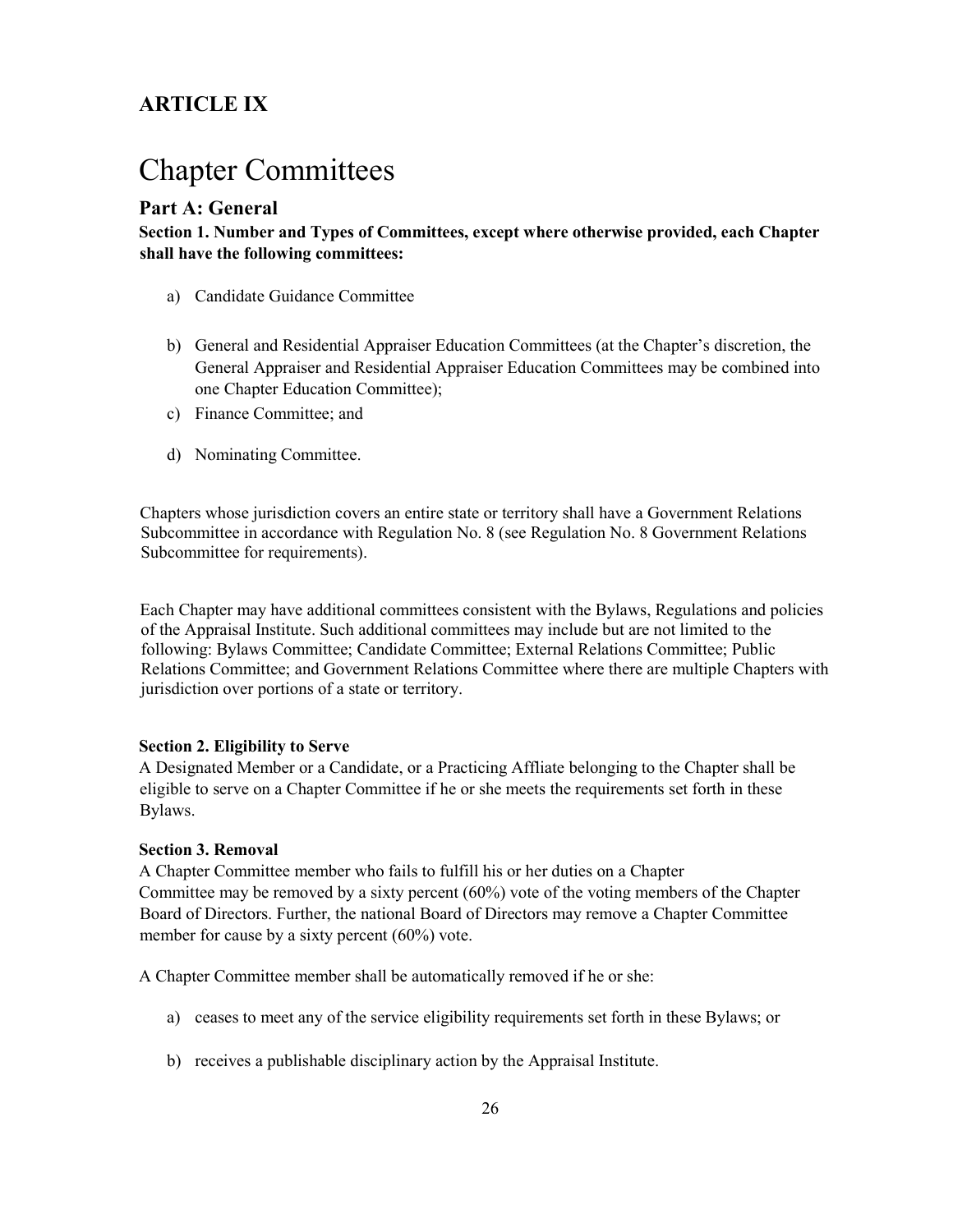In the event of removal under this Section, a vacancy shall be declared and the vacancy shall be filled as described in these Bylaws.

#### Section 4. Vacancies

Unless otherwise provided by the national Bylaws or these Bylaws, if a vacancy occurs for whatever reason on a Chapter committee, such vacancy shall be filled by appointment by the Chapter President or by election for the remainder of the term, depending on the means by which the position is regularly filled. However, the individual so appointed or elected must be qualified to serve in the position from the time of appointment or election.

Any appointment by the Chapter President to fill a vacant Chapter committee position shall be subject to approval by the Chapter Board of Directors at its next regular or special meeting.

#### Part B: Required Chapter Committees

#### Section 1. Chapter Candidate Guidance Committee

The Chapter Candidate Guidance Committee shall consist of a Chair and 2 other Committee members. The Committee Chair and Committee members must be Designated Members of the Appraisal Institute and are encouraged to serve as Advisors to Candidates.

The Chapter President shall appoint the Committee Chair and any Committee members whose terms commence at the same time as the Chapter President's, subject to the approval of the Chapter Board of Directors. The Chair shall be appointed to serve a one (1) year term. The other Committee members shall be appointed to serve three (3) year staggered terms. The Chair and other members of the Chapter Candidate Guidance Committee are eligible to serve consecutive terms.

The duties of the Chapter Candidate Guidance Committee shall be to:

- a) facilitate networking among Advisors to Candidates; and
- b) arrange special programs and events for Candidates belonging to the Chapter to encourage and help them in their efforts to become Appraisal Institute Designated Members; and
- c) perform such other duties as may be assigned by the national Board of Directors and the Chapter.

#### Section 2. Chapter Education Committee(s)

The Chapter Education Committee shall consist of a Chair and 2 other Committee members.

The currently serving Chapter President shall appoint the Chair of the Chapter Education Committee in the first quarter of the year preceding the commencement of the Chapter Education Chair's term subject to approval of the Chapter Board of Directors. The Chapter Education Chair shall serve either:

a) two (2) year terms; or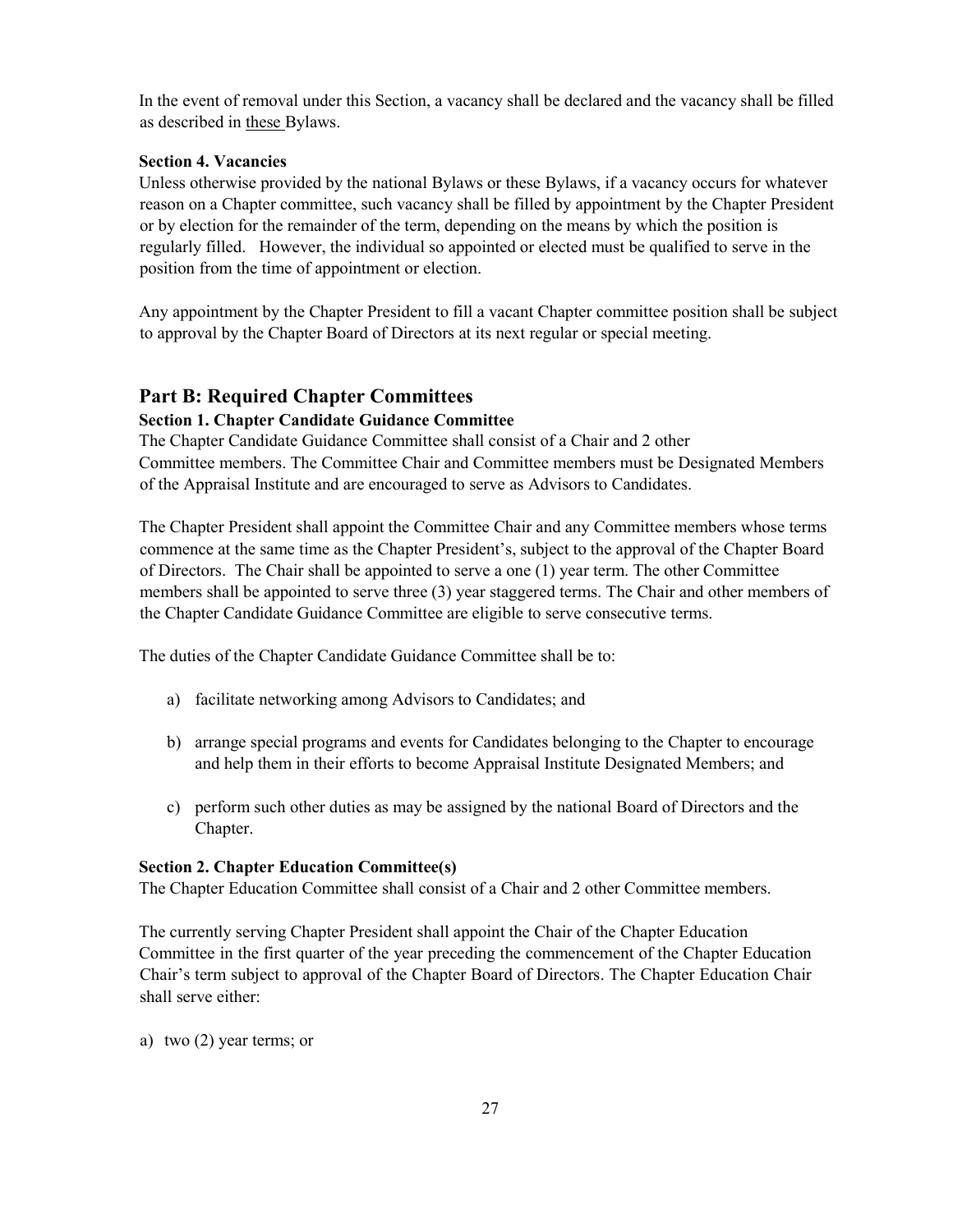b) one (1) year term where the Chair(s) served as Vice Chair of the Chapter Education Committee during the previous year unless the Regional Committee with jurisdiction over the Chapter approves addition term(s).

The Chapter Education Chair shall have an e-mail address and shall have web access.

The Chapter President shall appoint the members of the Chapter Education Committee whose terms commence at the same time as the Chapter President's term, subject to approval of the Chapter Board of Directors. The Chapter Education Committee members shall be appointed to serve three (3) year staggered terms and shall not be eligible to serve consecutive terms.

The duties of the Chapter Education Committee shall be to formulate and submit to the Chapter Board of Directors a general program for educational activities at the Chapter level for the year and to take all steps necessary to prepare and conduct Chapter educational programs. The Chapter must offer Appraisal Institute approved educational programs totaling at least ten (10) hours during each calendar year, unless the Chapter opts out of providing education.

#### Section 3. Chapter Finance Committee

The Chapter Finance Committee shall consist of the Treasurer of the Chapter and three (3) other Committee members.

The Chapter Treasurer shall be the Chair of the Chapter Finance Committee and shall serve a term as Chair that is commensurate with his or her term as Chapter Treasurer.

The Chapter President shall appoint any Committee members whose terms shall commence at the time as the Chapter President's, subject to the approval of the Chapter Board of Directors. Committee members shall serve staggered three-year terms and shall not be eligible to serve consecutive terms.

The Chapter Finance Committee shall prepare a proposed budget for the succeeding operating year and shall deliver in writing its recommendations concerning proposed changes in the Chapter budget for the current year to the Chapter Board of Directors approval. The Chapter treasurer shall deliver in writing a copy of the approved budget to the Chief Executive Officer, or staff designated by the CEO, of the Appraisal Institute no later than January 31 of each year

The Chapter Finance Committee must periodically review the general financial condition of the Chapter and submit reports concerning such condition to the Chapter Board of Directors.

#### Section 4. Government Relations Subcommittee

If a Chapter's jurisdiction covers the entirety of state or territory, or the entirety of multiple states or territories, the Chapter shall have a Government Relations Subcommittee for each such state or territory. The Government Relations Subcommittee(s) shall report to the national Government Relations Committee. The name of the Government Relations Subcommittee shall include the name of the appropriate state or territory.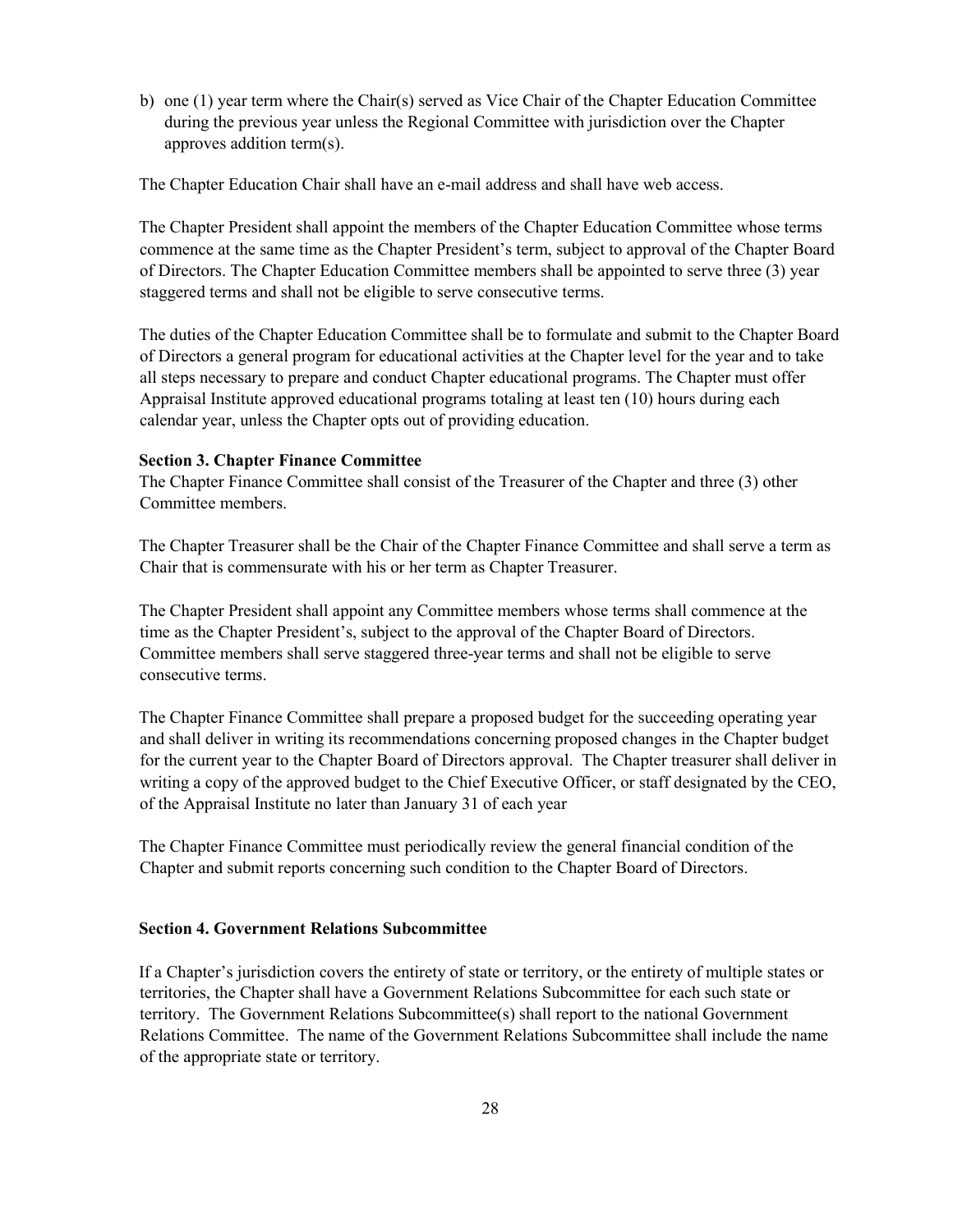The Government Relations Subcommittee shall consist of a Chair and a minimum of two (2) other Committee members.

The Chapter President shall appoint the Subcommittee Chair and any Subcommittee members whose terms shall commence at the same time as the Chapter President's subject to the approval of the Chapter Board of Directors. The Chair shall be appointed to serve a one (1) year term. The other Committee members shall be appointed to serve three (3) year staggered terms. The duties of the Government Relations Subcommittee shall be to:

1) Communicate and coordinate committee activities with the national Government Relations Committee of the Appraisal Institute;

2) Monitor legislative and regulatory developments in the state or territory and report such developments to the national Government Relations Committee;

3) Promote Appraisal Institute policies and programs in the state or territory in consultation with the national Government Relations Committee and staff;

4) Disseminate and promote state and federal legislative and regulatory action items to chapters; and

5) Perform such other duties as maybe assigned to it by the nation Government Relations Committee, the Executive Committee or the Board of Directors.

#### Section 5. Chapter Nominating Committee

The composition, powers and duties of the Chapter Nominating Committee are set forth in Article VIII of these Bylaws.

#### Part C: Optional Chapter Committees

#### Section 1. Chapter Bylaws Committee

If the Chapter Bylaws provide for a Chapter Bylaws Committee, such Committee shall consist of a Chair and a minimum of two (2) other Committee members.

The Chapter President shall appoint the Committee Chair and Committee members whose terms shall commence at the same time as the President's, subject to approval of the Chapter Board of Directors. The Chair shall be appointed for a one (1) year term. The other Committee members shall be appointed to serve three (3) year staggered terms and shall not be eligible to serve consecutive terms.

The duties of the Chapter Bylaws Committee shall be to maintain the Chapter Bylaws and make 909 recommendations regarding the national Bylaws and Regulations.

#### Section 2. Chapter Candidate Committee

If the Chapter Bylaws provide for a Chapter Candidate Committee, such Committee shall consist of the Candidates of the Chapter.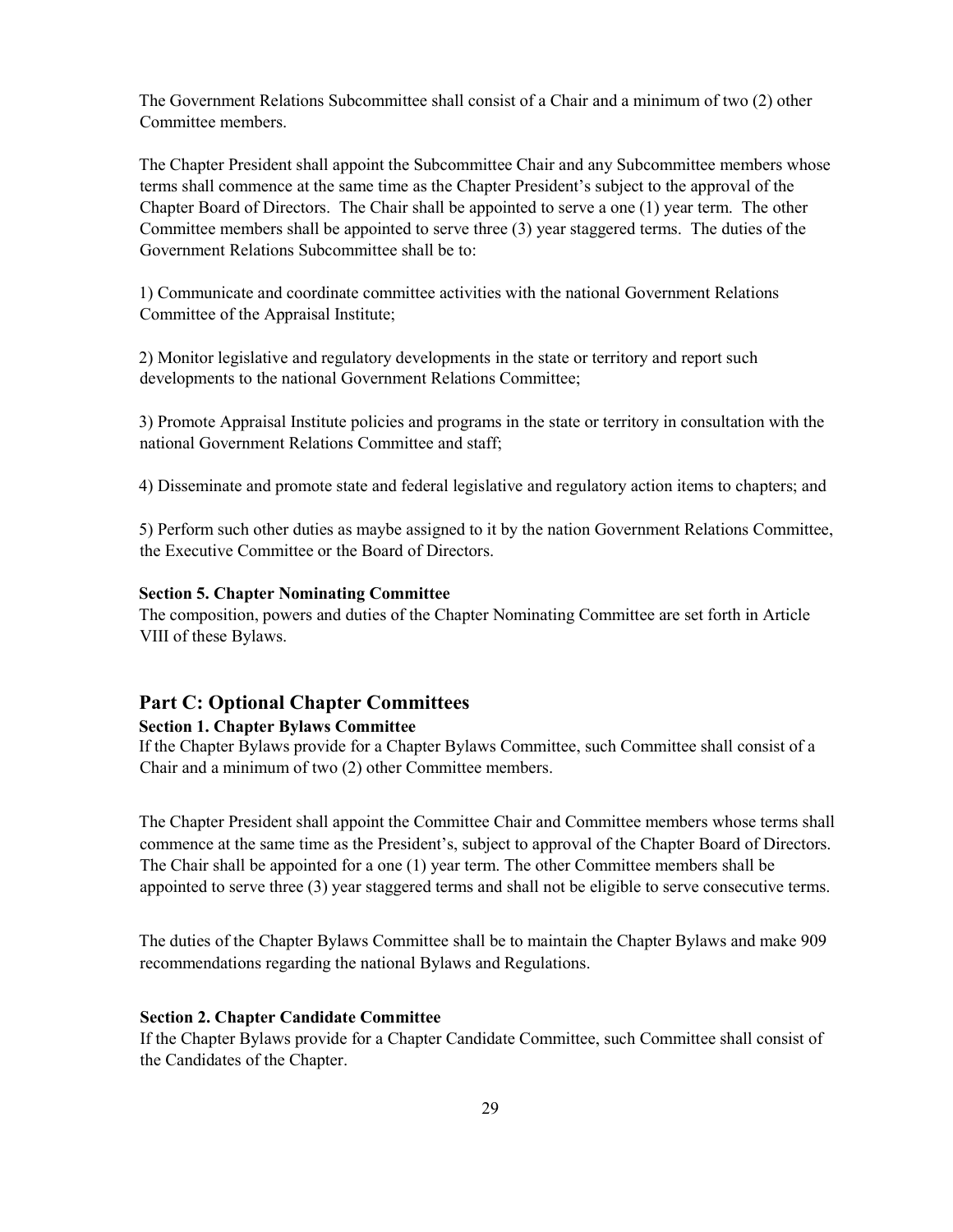The Chair of the Chapter Candidate Committee shall be elected from among the Candidates of the Chapter at the same time that the Chapter holds its other elections pursuant to these Bylaws. The Chair shall be elected by the Candidates belonging to the Chapter present and voting at the election.

The Chair shall serve a two (2) year term and may serve two (2) consecutive two (2) year terms. The term of a Chair shall commence on the January 1st following election. If the individual elected as Chair becomes a Designated Member before commencing his or her term or if the Chair becomes a Designated Member during his or her term as Chair, such individual can fulfill his or her complete two (2) year term but shall not be eligible for election to another term.

The Chapter Candidate Committee shall:

a) discuss issues impacting Candidates and provide recommendations to other bodies as appropriate;

b) work to enhance communications among Candidates of the Chapter and between Candidates and the Regions, and Candidates and the national organization;

c) work with the Chapter Candidate Guidance Committee as appropriate; and

d) work to develop future leaders for the Chapter and the organization as a whole

#### Section 3. Chapter External Relations Committee

If the Chapter Bylaws provide for a Chapter External Relations Committee, such Committee shall consist of a Chair and a minimum of two (2) other Committee members.

The Chapter President shall appoint the Committee Chair and Committee members whose terms shall commence at the same time as the President's, subject to approval of the Chapter Board of Directors. The Chair shall be appointed to a one (1) year term. The other Committee members shall be appointed to serve three (3) year staggered terms and shall not be eligible to serve consecutive terms.

The duties of the External Relations Committee shall be to develop Chapter relations with other organizations, including other appraisal organizations, other Chapters of the Appraisal Institute, other professional organizations and various public bodies when the actions of such organizations or public bodies may affect the Chapter and those who belong to the Chapter.

#### Section 4. Chapter Public Relations Committee

If the Chapter Bylaws provide for a Chapter Public Relations Committee, such Committee shall consist of a Chair and a minimum of two (2) other Committee members.

The Chapter President shall appoint the Committee Chair and Committee members whose terms shall commence at the same time as the President's, subject to approval of the Chapter Board of Directors.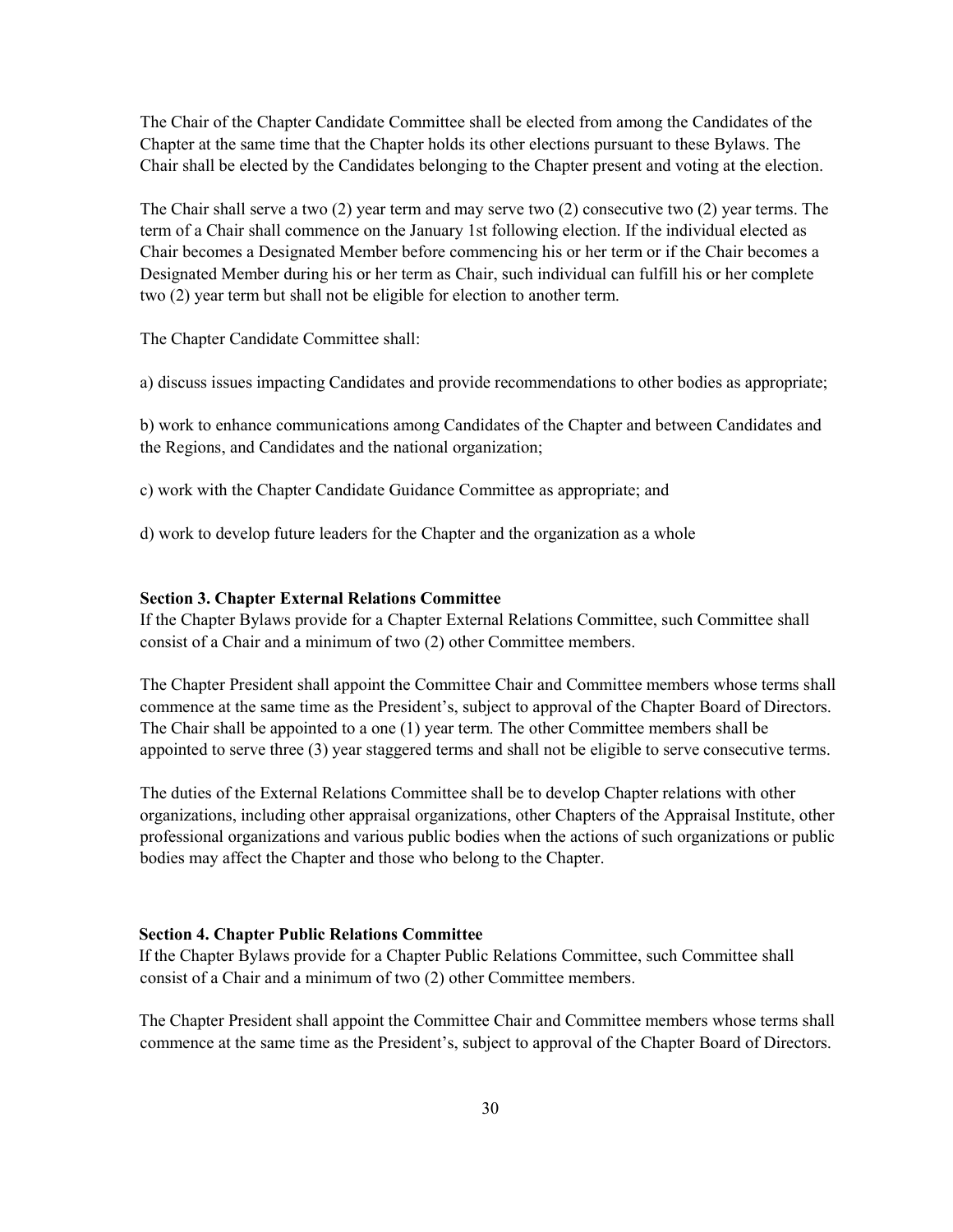The Chair shall be appointed to serve a one (1) year term. The other Committee members shall be appointed to serve three (3) year staggered terms and shall not be eligible to serve consecutive terms.

The duties of the Chapter Public Relations Committee shall be to publicize the activities and programs of the Chapter and to promote attendance at Chapter meetings and educational events.

# ARTICLE X

# Chapter Meetings and Quorums

#### Part A: Regular Chapter Meetings

The Chapter shall hold a minimum of four (4) regular membership meetings a year, unless the Chair of the Chapter's Region approves fewer regular Chapter meetings. The regular Chapter meetings should be scheduled to permit timely discussion of matters to be considered by the national Board of Directors at its meetings. One (1) of these meetings shall be to elect Chapter officers and directors for the subsequent year.

All regular Chapter meetings shall be open to all Designated Members, Candidates, Practicing Affiliates and Affiliates belonging to the Chapter.

#### Part B: Special Chapter Meetings

A special Chapter meeting shall be called by the Chapter Secretary upon receipt of a written request signed by the Chapter President, the Chapter Board of Directors, or at least ten percent (10%) of the combined number of the Designated Members, Candidates, Practicing Affiliates and Affiliates belonging to the Chapter.

Within seven (7) days after receipt of any such written request, the Chapter Secretary shall schedule a special Chapter meeting. Notice of such a meeting shall be delivered in writing to all Designated Members, Candidates, Practicing Affiliates and Affiliates belonging to the Chapter. This written notice shall specify the date, time, place and purpose of the special meeting. The date selected for the special Chapter meeting shall be at least ten (10) days but no more than twenty (20) days from the date of the transmission of the notice

All special Chapter meetings shall be open to all Designated Members, Candidates, Practicing Affiliates and Affiliates belonging to the Chapter.

#### Part C: Meetings in Person or by Interactive Technology

Chapter Meetings may be held either in person or by interactive technology, so long as all Designated Members, Candidates, Practicing Affiliates and Affiliates belonging to the Chapter and participating in the meeting can communicate with one another. Interactive Technology includes but is not limited to conference telephone, electronic transmission, Internet usage or remote communication. Action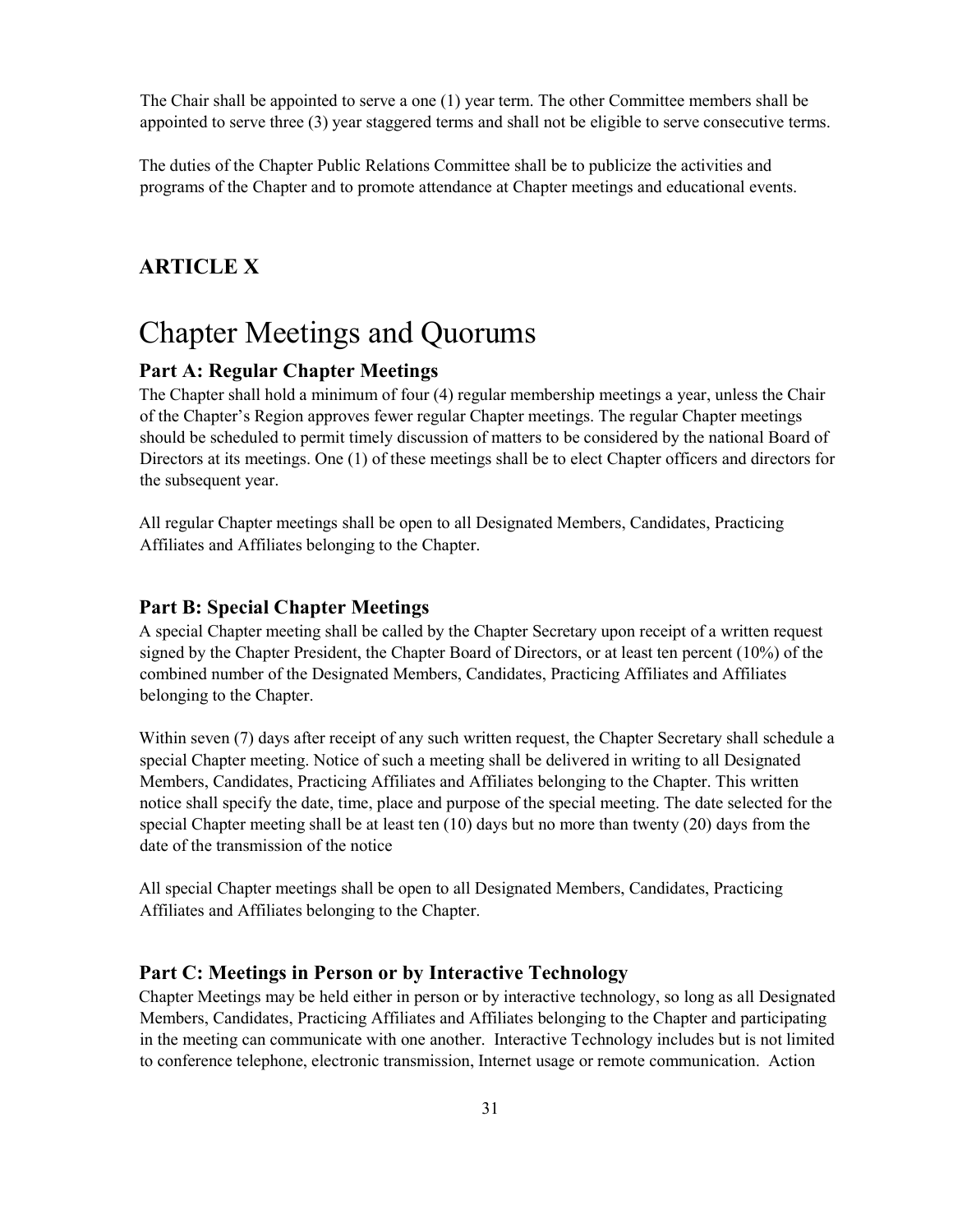taken at a meeting held via interactive technology shall be as effective as if the Designated Members, Candidates, Practicing Affiliates and Affiliates had met in person.

#### Part D: Quorum

A quorum for any regular or special Chapter meeting shall be those Designated Members, Candidates, Practicing Affiliates and Affiliates that belong to the Chapter who are present and voting at the meeting. The Designated Members, Candidates, Practicing Affiliates and Affiliates may take action at a meeting at which a quorum is present upon a majority vote of the Designated Members, Candidates, Practicing Affiliates and Affiliates present, unless a different requirement is prescribed by these Bylaws. A meeting at which a quorum is initially present may continue to transact business, notwithstanding the withdrawal of any Designated Members, Candidates, Practicing Affiliates or Affiliates, if any action taken is approved by a majority of the required quorum for that meeting or by a majority of the remaining individuals, whichever is greater.

#### Part E: Joint Meetings

Notice of joint meetings of Chapters with other organizations shall be given to national headquarters no fewer than thirty (30) days prior to the date of the meeting to avoid conflicts with the national meeting schedule. Joint meetings shall be publicly announced after the proper notice to the national headquarters.

#### Part F: Robert's Rules of Order

All meetings are to be conducted according to Robert's Rules of Order, Newly Revised.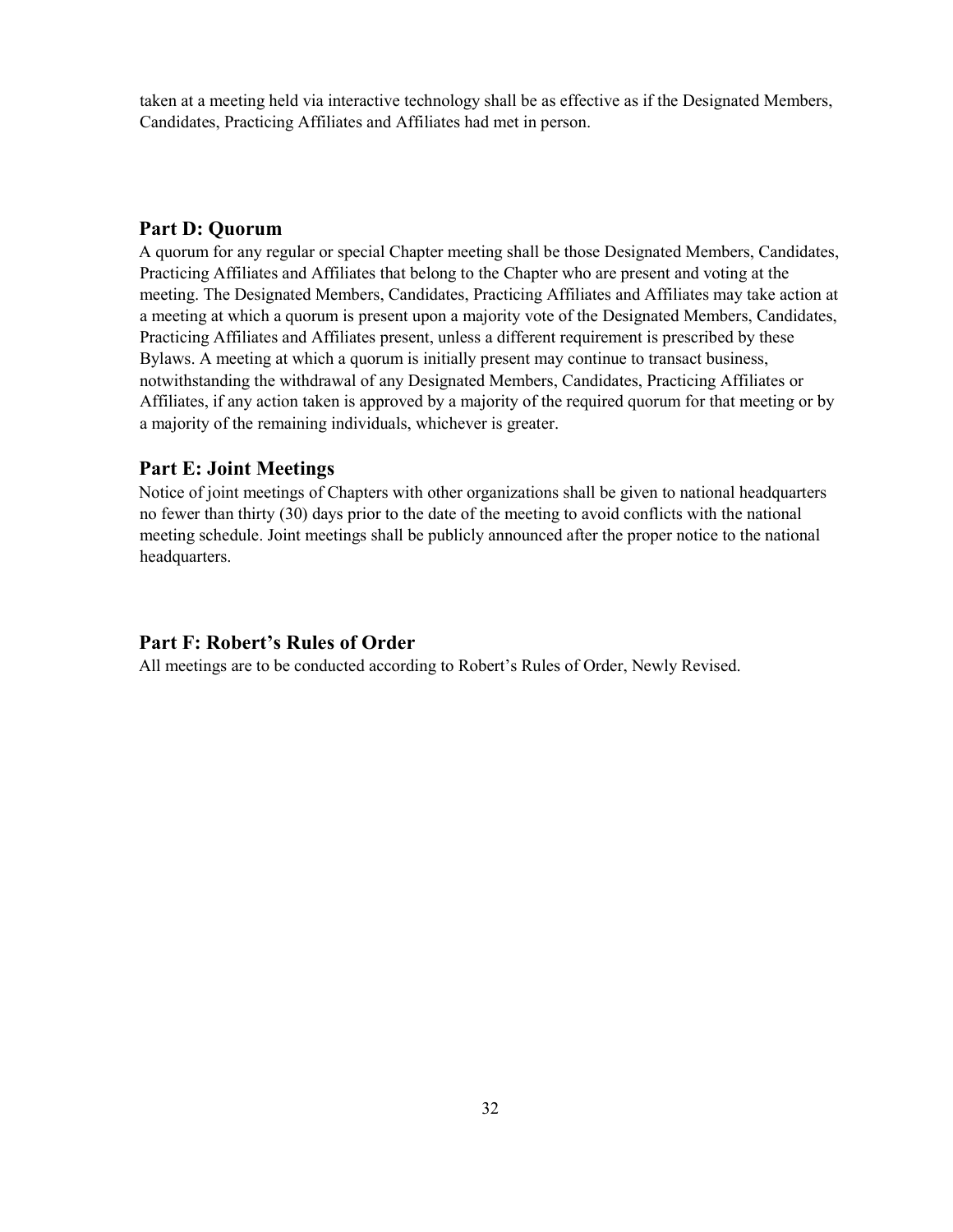# ARTICLE XI

# Chapter Publications

## Part A: Chapter Directory

If the Chapter publishes a directory for Designated Members, Candidates, Practicing Affiliates and Affiliates belonging to the Chapter, and for local users of services, the directory may include list(s) of individuals in one or more of the following categories: Designated Members, Candidates, Practicing Affiliates and Affiliates in the Chapter. Any list(s) that includes individuals in more than one of these categories shall identify in which category each individual falls. A copy of any Chapter directory must be forwarded to the Chief Executive Officer of the Appraisal Institute.

### Part B: Chapter Newsletter

If the Chapter publishes a newsletter for Designated Members, Candidates, Practicing Affiliates and Affiliates in the Chapter, and other interested parties, a copy of such Chapter newsletter must be delivered in writing to the Chief Executive Officer of the Appraisal Institute.

### Part C: Chapter Website

Each Chapter shall establish and maintain a website to provide information for use by Designated Members, Candidates, Practicing Affiliates and Affiliates in the Chapter, and other interested parties.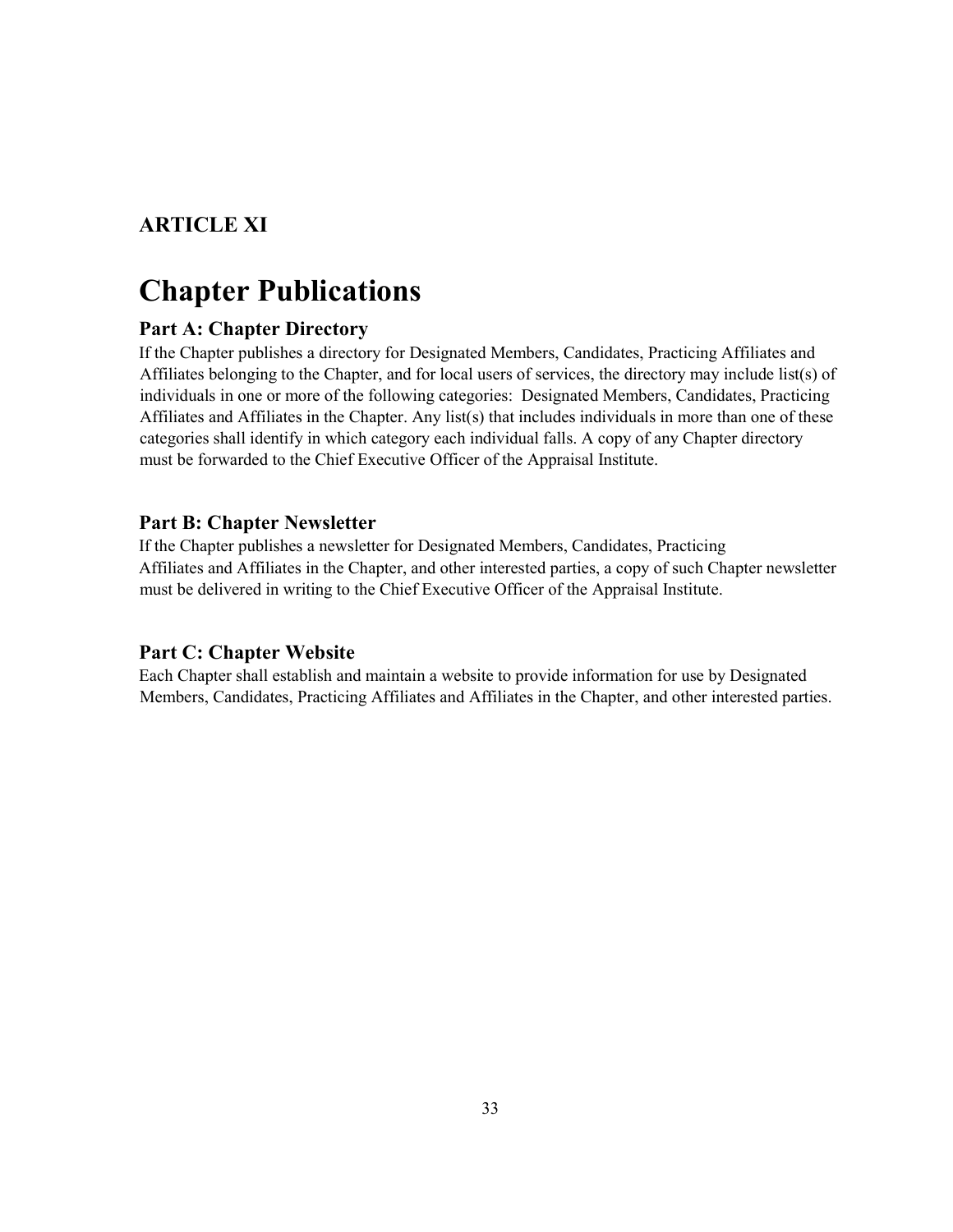# ARTICLE XII

# Restrictions Upon the Powers of Chapters

#### Part A: General Limitation

All actions taken by a Chapter that are not required or authorized by the national Bylaws, Regulations and policies of the Appraisal Institute shall be voidable by the national Board of Directors. A Chapter shall not act in a manner that is inconsistent with the national Bylaws, Regulations and policies of the Appraisal Institute. A Chapter shall not speak or act in a manner that jeopardizes the not-for-profit status of the Appraisal Institute and its Chapters.

#### Part B: Adoption and Amendment of Chapter Bylaws

At the first Chapter meeting after being chartered, each Chapter shall adopt its own Chapter Bylaws. Such Chapter Bylaws shall be consistent with the Articles of Incorporation, the national Bylaws, the Regulations and policies of the Appraisal Institute. Within thirty (30) days of their adoption, the Chapter Secretary shall deliver in writing to the Chief Executive Officer of the Appraisal Institute such Chapter Bylaws.

Each Chapter may, by a majority vote of those Designated Members, Candidates, Practicing Affiliates and Affiliates present and voting at a regular or special Chapter meeting called for this purpose, amend its Bylaws. However, notice of the proposed changes shall be delivered in writing to the Designated Members, Candidates, Practicing Affiliates and Affiliates of the Chapter no fewer than fourteen (14) days prior to the meeting, and the amended Bylaws shall be consistent with the Articles of Incorporation, national Bylaws, Regulations and policies of the Appraisal Institute. Within thirty (30) days after their amendment, the Chapter Secretary shall deliver in writing to the Chief Executive Officer of the Appraisal Institute the amended Chapter Bylaws.

Amendments to Chapter Bylaws to ensure consistency with the Articles of Incorporation, national Bylaws, Regulations and policies of the Appraisal Institute shall not require approval of the Designated Members, Candidates, Practicing Affiliates and Affiliates belonging to the Chapter.

Each Chapter Bylaws, and any amendments thereto, shall be reviewed for consistency as described above. Any Chapter Bylaws that is inconsistent with the Articles of Incorporation, the national Bylaws any Regulation or any policy of the Appraisal Institute shall be void and of no force or effect. If the Appraisal Institute determines that the Chapter Bylaws are inconsistent, the Appraisal Institute shall deliver in writing notice to the Chapter that it has ninety (90) days to correct the inconsistency. If the Chapter refuses or fails to comply, the appropriate Regional Chair shall be notified and the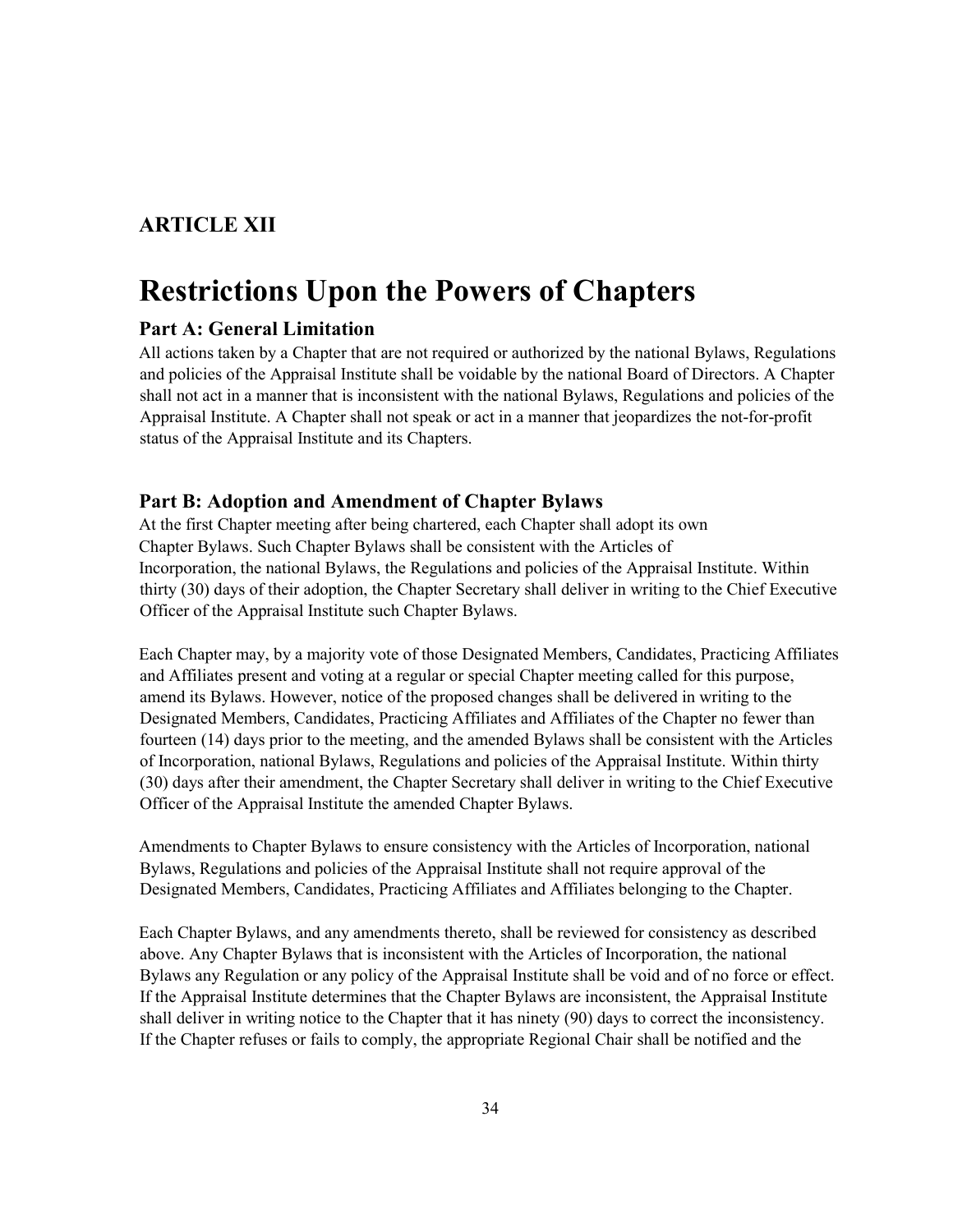Chapter's regional representation shall be suspended. Continued failure to comply by the Chapter shall be cause for the national Board of Directors to suspend or revoke the Chapter's charter.

#### Part C: Restriction Upon Committing the Appraisal Institute

A Chapter shall not commit the Appraisal Institute to any financial obligation, or to any other obligation whatsoever, unless such commitment is authorized in advance in writing by the national Board of Directors.

#### Part D: Acting in the Name of the Appraisal Institute

A Chapter shall not speak for or act in the name of the Appraisal Institute without the prior written approval of the national Board of Directors.

#### Part E: Acting in the Name of the Chapter

When Chapter officers act or speak for the Chapter, the full name of the Chapter shall be used to avoid interpretation of such actions or statements as official actions or statements of the Appraisal Institute.

#### Part F: Restriction Upon Incorporation

No Chapter existing on January 1, 1991, which has not been previously incorporated, nor any Chapter chartered subsequent to that date, shall cause or permit itself to be incorporated under any state or federal law. A Chapter existing on January 1, 1991, which has been previously incorporated, shall be allowed to remain incorporated provided it meets the requirements set forth below.

An incorporated Chapter's Articles of Incorporation shall be approved by the national Board of Directors of the Appraisal Institute. If deemed necessary by the national Board of Directors, the incorporated Chapter's Articles of Incorporation shall be amended prior to approval. An incorporated Chapter must file all state tax returns and corporate documents as required by applicable law and must forward copies of all such filings within thirty (30) days to the Chief Executive Officer of the Appraisal Institute. An incorporated Chapter shall enter into a license agreement with the Appraisal Institute for the use of the Appraisal Institute's tradename, trademark, service marks and collective marks.

Failure to provide copies of its Articles of Incorporation to the national Board of Directors for review, failure to file the necessary corporate and state tax documents or failure to otherwise conform to the national Bylaws, Regulations and policies of the Appraisal Institute shall be cause for the national Board of Directors to require the incorporated Chapter to dissolve its corporate status.

#### Part G: Use of Chapter Funds

All funds held by a Chapter shall be used to carry out the purposes of the Chapter. No funds held by a Chapter shall be diverted from such purposes for the personal benefit of any individual. Chapters are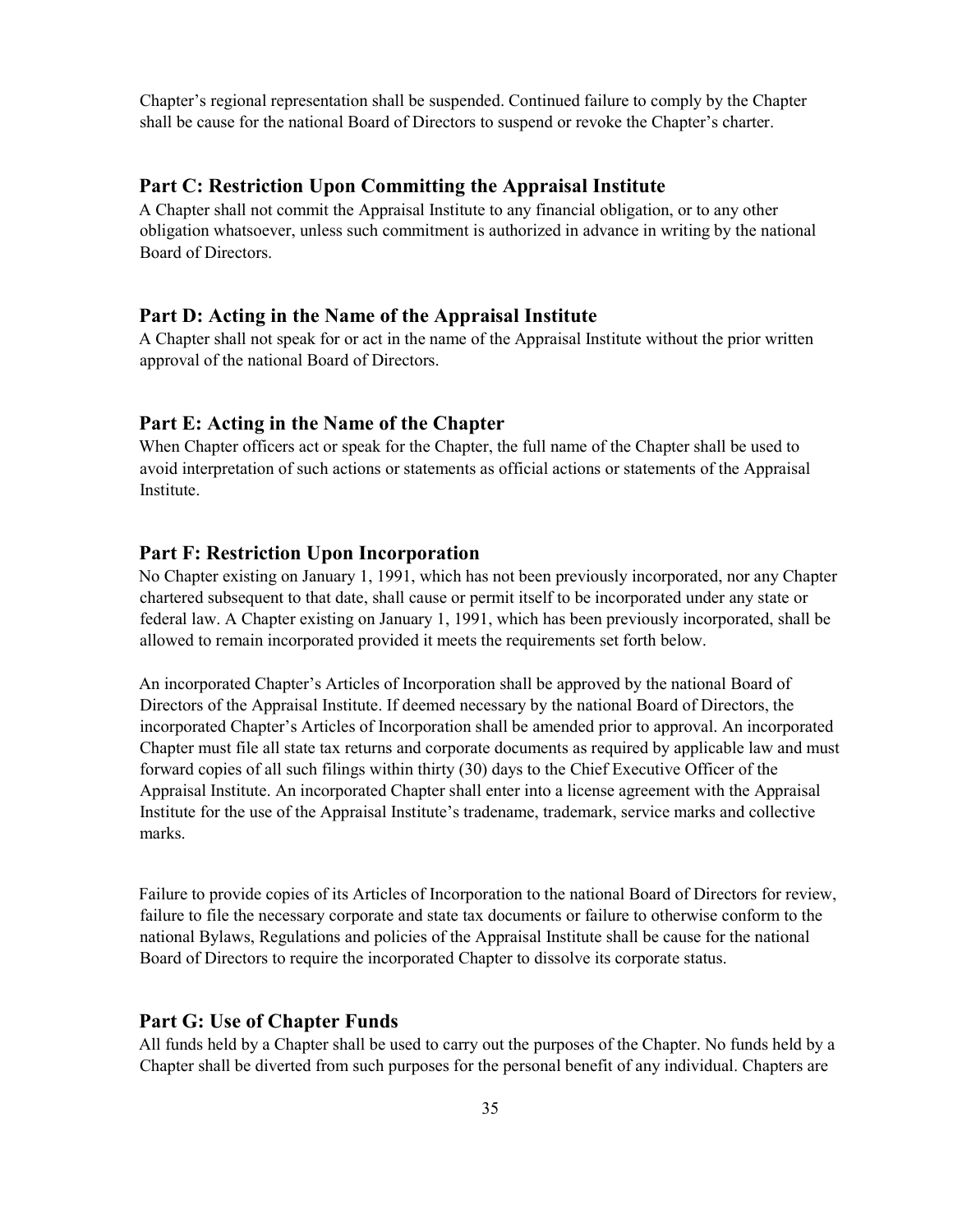encouraged to maintain sufficient funds in reserve to cover six months, but no more than one year, of Chapter operating expenses.

#### Part H: Chapter Education Trust Funds

To establish a Chapter Education Trust Fund, the Chapter must first receive the written approval of the national Board of Directors after consideration by the national Finance Committee.

In reviewing the request of a Chapter for permission to establish an education trust fund, the national Board of Directors and the national Finance Committee shall consider: (1) the adequacy of the Chapter's operating funds; (2) the proposed rules and regulations of the Chapter for establishing and administering the fund; (3) the impact on the Appraisal Institute Education and Relief Foundation; and (4) such other matters as may be appropriate.

This provision does not prohibit a Chapter from designating a portion of the funds held by a Chapter for educational purposes.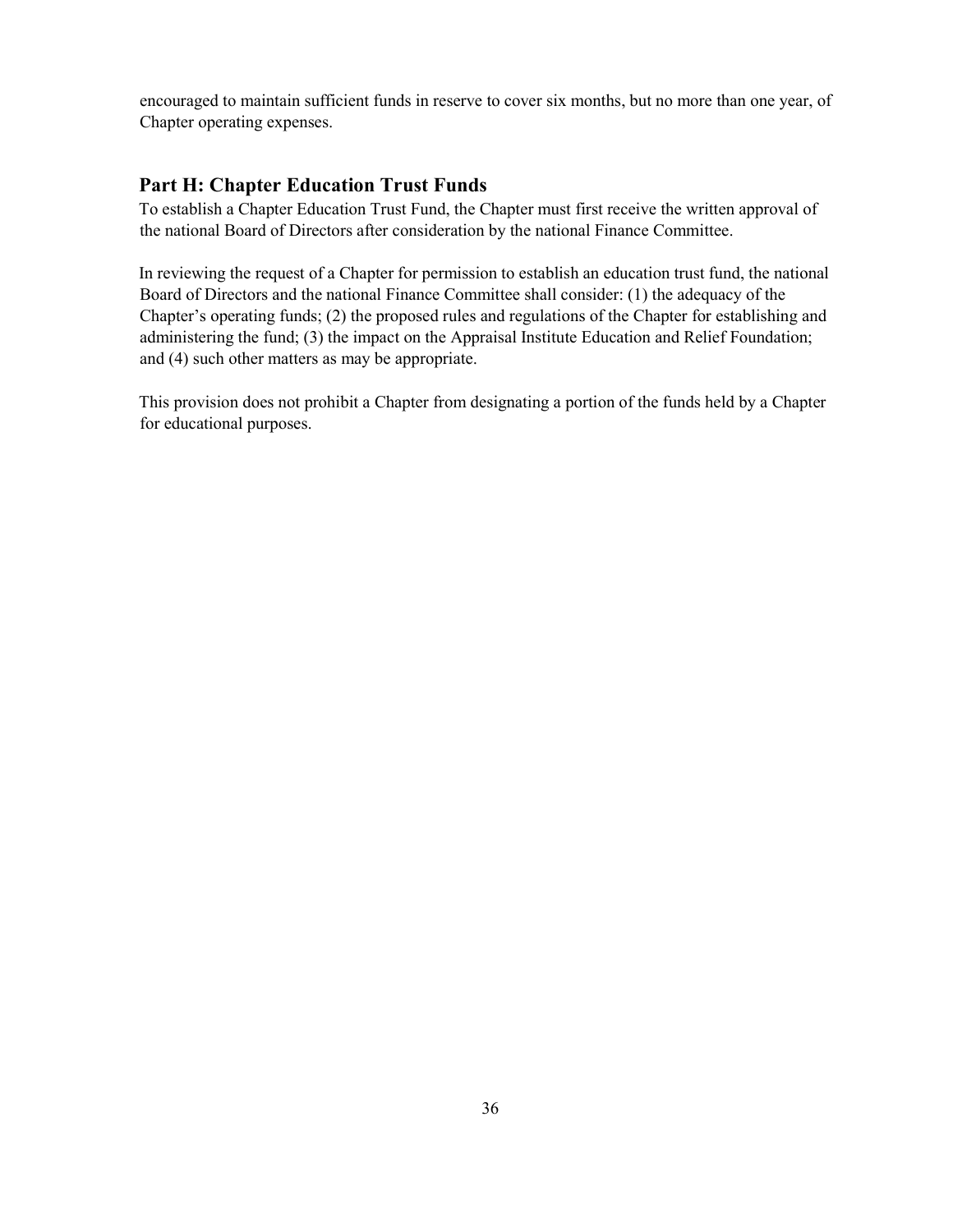# ARTICLE XIII

# Suspension or Revocation of Charter

#### Part A: Suspension or Revocation for Cause

The national Board of Directors may suspend or revoke a Chapter's charter for cause after six (6) month notice by a two-thirds (2/3) vote of those Directors present at a regular or special meeting for any of the following reasons:

- a) failure to abide by the Bylaws, Regulations and policies of the Appraisal Institute;
- b) failure to abide by the Bylaws of the Chapter itself;
- c) retention on the Chapter roster of any person who is not a Designated Member, Candidate, Practicing Affiliate or Affiliate belonging to the Appraisal Institute after proper notification by the Chief Executive Officer of the Appraisal Institute;
- d) failure to maintain the minimum number of Designated Members, Candidates, Practicing Affiliates and Affiliates necessary for chartering as required by Appraisal Institute Regulation No 8; however, this provision shall not apply to the Chapters of the American Institute of Real Estate Appraisers or the Society of Real Estate Appraisers that existed on December 31, 1990, nor shall this provision apply to Chapters created by the merger of such existing Chapters prior to June 21, 1997;
- e) failure to abide by any license agreement between the Appraisal Institute and an incorporated Chapter; or
- f) other good cause at the direction of the national Board of Directors.

The Chapter shall be entitled to be heard at the meeting of the national Board of Directors at which revocation or suspension is considered. The decision of the national Board of Directors shall be final and conclusive.

#### Part B: Surrender of Charter

The surrender of a charter by action of two-thirds (2/3) of the Chapter Designated Members, Candidates, Practicing Affiliates and Affiliates present at a Chapter meeting called for such purpose shall bring about automatic cancellation.

#### Part C: Disposition of Assets

In the event of a revocation, surrender or dissolution of a Chapter, the assets held by the Chapter shall be transferred to the Appraisal Institute. If two (2) or more Chapters merge, the assets held by the